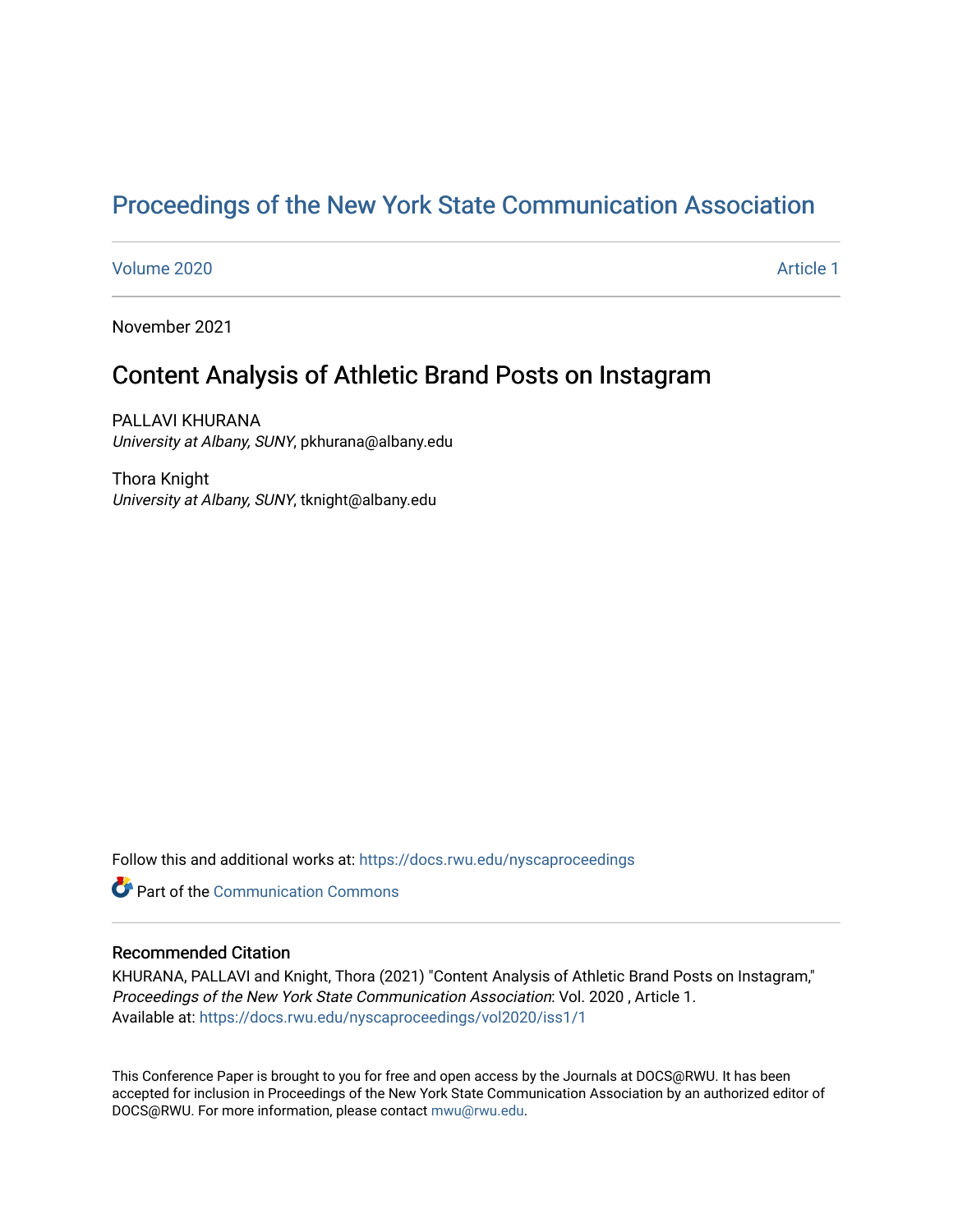# **Content Analysis of Athletic Brand Posts on Instagram**

**Pallavi Khurana***, University at Albany- SUNY* **Thora Knight,** *University at Albany- SUNY*

**Winners of Top-Paper Award- Graduate Conference Paper**

# **Abstract**

Social media has enabled brands to share marketing content and interact with their customers. This research aims to understand the online brand communication strategy by analyzing the posts of fitness brands Nike and Lululemon on Instagram. Through content analysis, both the visual and textual content of an overall 300 brand posts were be examined. The concepts used for analysis include message appeals, photo characteristics, and engagement. The study provides insights into the message characteristics, and persuasive appeal strategies fitness brands use to engage with customers. The results indicate that there are similarities as well as differences in how the athletic brands position themselves to their followers. Brands are more likely to foster engagement when ethical appeals are present in their posts as opposed to emotional and rational appeals.

*Key words:* brand communication, engagement, Instagram, message appeals, message characteristics, social media, visual communication

## **Introduction**

The expansion of social media has created a whole new world for organizations and brands, driving them to find new interactive and creative ways of reaching customers (Godey, Manthiou, Pederzoli, Rokka, Aiello, Donvito, & Singh, 2016). Social media is integral to forming relationships between brands and their customers and has encouraged brands to think about their marketing communication strategies (Paine, 2011; Pinto & Yagnik, 2017). According to a report by DEI Worldwide (2008), 70% of customers visited social media sites to seek information, while 49% of these customers made a buying decision based on the information they gathered through the social media websites. The report also found that 60% of customers are likely to use social media sites to pass on information received online, and 45% of customers who searched for information solely through social media websites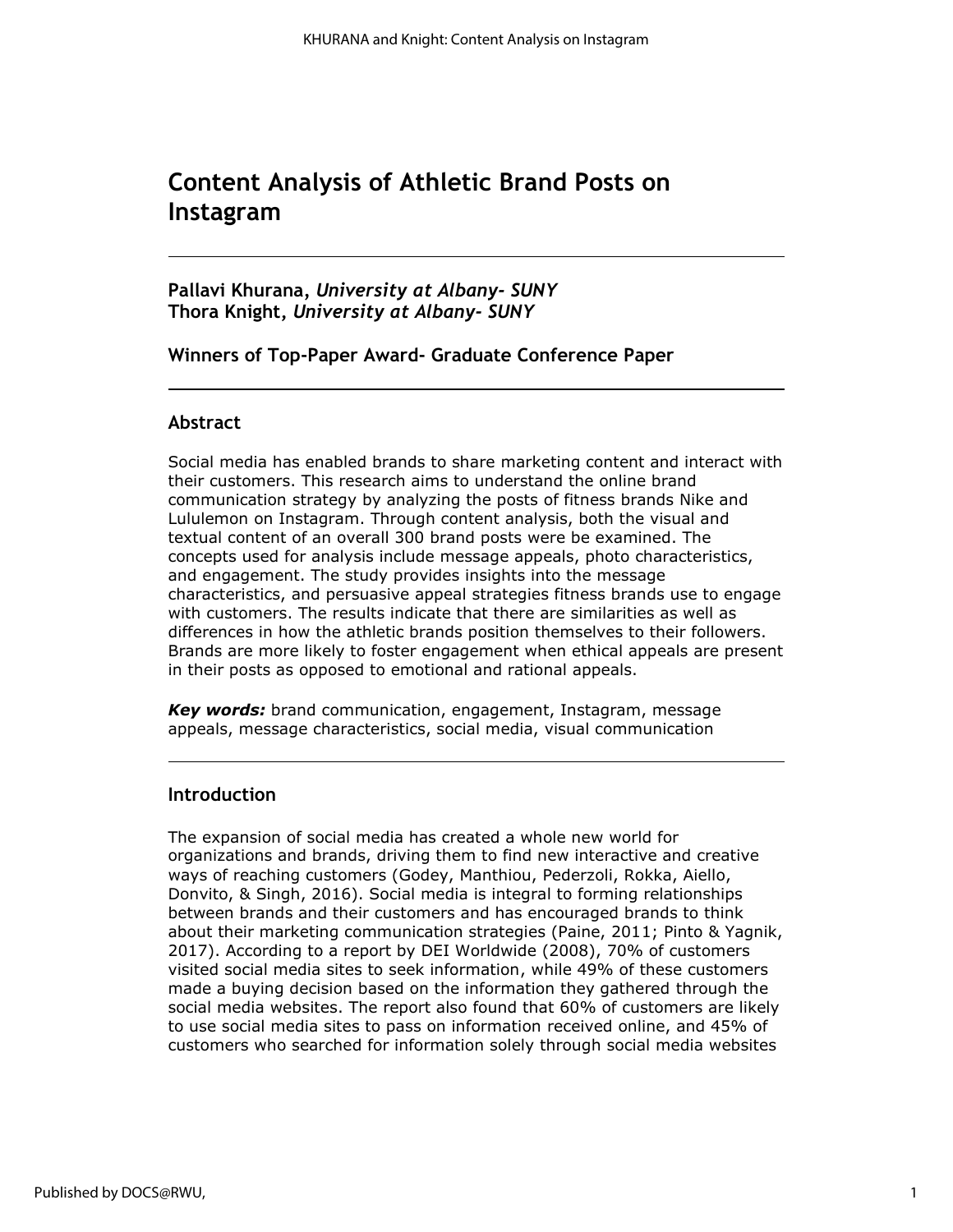engaged in word-of-mouth. Additionally, the study noted that brands that combine social media features into their marketing mix have a higher chance of impacting customers' purchase decisions. With the increased use of social networking sites by adults and youngsters, social media has become essential for brands to engage and interact with customers. A survey by Pew Research (2019) indicated that 72% of U.S. adults use at least some form of social media site, 69% of adults use Facebook, and 37% of adults use Instagram. The report also noted that 67 % of American teenagers aged 18-24 years use Instagram.

Instagram as a platform is more visual than other popular social networking sites such as Twitter and Facebook, leading marketers to suggest that Instagram should be incorporated in their overall marketing strategies (Mottl, 2015). Instagram is a free picture and video sharing application (Baker & Walsh, 2018) that allows users to share and edit photos and connect with friends, family, or strangers across several social networks like Facebook and Twitter (Chen, 2018). Launched in October 2010, Instagram currently has more than one billion monthly active users (Statista, 2019). Since its inception, Instagram users have posted over 40 billion pictures on the platform, and it is known as the favorable marketing platform for teens, ahead of Facebook and Twitter (Adegbola, Gearhart, & Skarda-Mitchell, 2018). Instagram as a visual platform is used by organizations worldwide to tell the brand's story using real content and to build connections with the followers (Adegbola et al., 2018; Geurin-Eagleman & Burch 2016). Despite the increased usage of the platform, Instagram is underutilized for marketing because marketing professionals still have questions about how best to use it to communicate with followers (Adegbola et al., 2018). This problem persists because research assessing the characteristics of visual social media content is only now beginning to emerge (Adegbola et al., 2018).

This study aims to analyze both the textual and photo content of fitness brands to understand their communication strategy on Instagram. The paper proceeds as follow. In the first section, we survey the existing literature to understand (1) message appeals and visual characteristics used by brands on Instagram and (2) how brands use various social networking sites for advertising their products and building customer engagement. The following section of the study describes the research method, including a description of coding categories and variables. The next section presents the results of the study, where frequencies were calculated to assess the visual and textual characteristics present in the post. Independent samples *t*-test was undertaken to understand the brands' scores on each of the visual characteristics and to ascertain if any significant difference exists between Nike and Lululemon's use of message appeals. Regression analysis was conducted to examine the relationship between appeals, interactivity, and engagement. The study found certain similarities as well as differences in how the athletic brands use message characteristics in their brand posts and connect with their customers.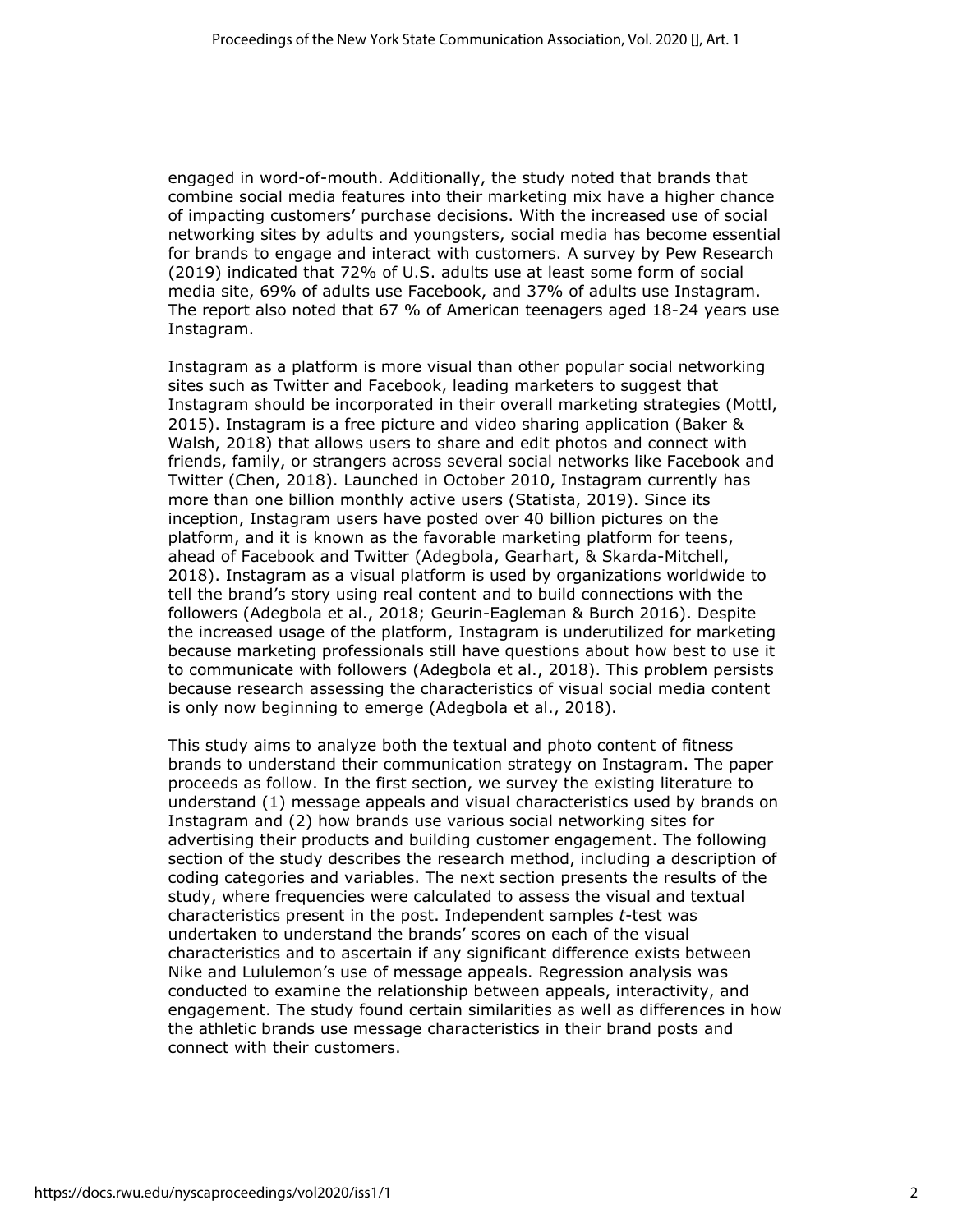#### **Background**

It is apparent from the literature that social media studies have primarily employed content analysis to study visual and textual content in social media, finding the presence of several themes. These evolving themes include message appeals, message orientation, engagement, popularity, and photo content characteristics. Pinto and Yagnik (2017) examined how fitness tracker brands used Facebook to market their products, improve brand positioning, and target specific users. We used themes to identify message characteristics of the fitness tracker brand posts were popularity, user engagement with the marketing content, and message appeals used by brands. We used the following variables to analyze social media content: "timing (postdate and post time), popularity (number of likes), engagement (number of comments, shares, and hashtags), the format of the post (video, graphics, who and what was visually present in the post), and message appeal" (Pinto & Yagnik, 2016, p. 55). The study listed two types of message appeals- rational and emotional. The rational appeal is related to the "utilitarian or functional benefits of the product" (Pinto & Yagnik, 2017, p. 56). On the other hand, emotional appeal "stimulates consumers' emotional responses or feelings" (Pinto & Yagnik, 2017, p. 56).

In a study by Kusumasondjaja (2018), 43 top Indonesian brands were studied to understand the effectiveness of brand communication strategies on social networking sites, Facebook, Instagram, and Twitter. In that study, the author analyzed the brand posts in terms of message appeal, orientation, and customer responses. The brand messages were grouped based on informational or rational appeal and transformational or emotional appeal. According to the study, the informational or rational message offers customers factual and pertinent brand information explicitly and logically, which allows them to make buying decisions based on the claim of superior product features. Rational appeal mostly shows brand value, affordability, popularity, performance, convenience, health, and endurance of the brand. Emotional or transformational messages are focused on the intangible and objectively unverifiable attributes of the brand. The study further explained that transformational appeals in a brand post could be shown positively (e.g., happiness, warmth, pride, and passion) or negatively (e.g., fear, concern, and guilt).

In another study by Khanna (2016), the emotional and rational appeal of the most

frequently advertised products in India were examined. According Khanna, emotional appeal is aimed at a user's social or psychological needs. Meanwhile, a rational appeal is directed towards the product's value and features. Liu, Li, Ji, North, and Yang (2017) used informational and emotional appeals to study the message strategy of Fortune 500 companies. The study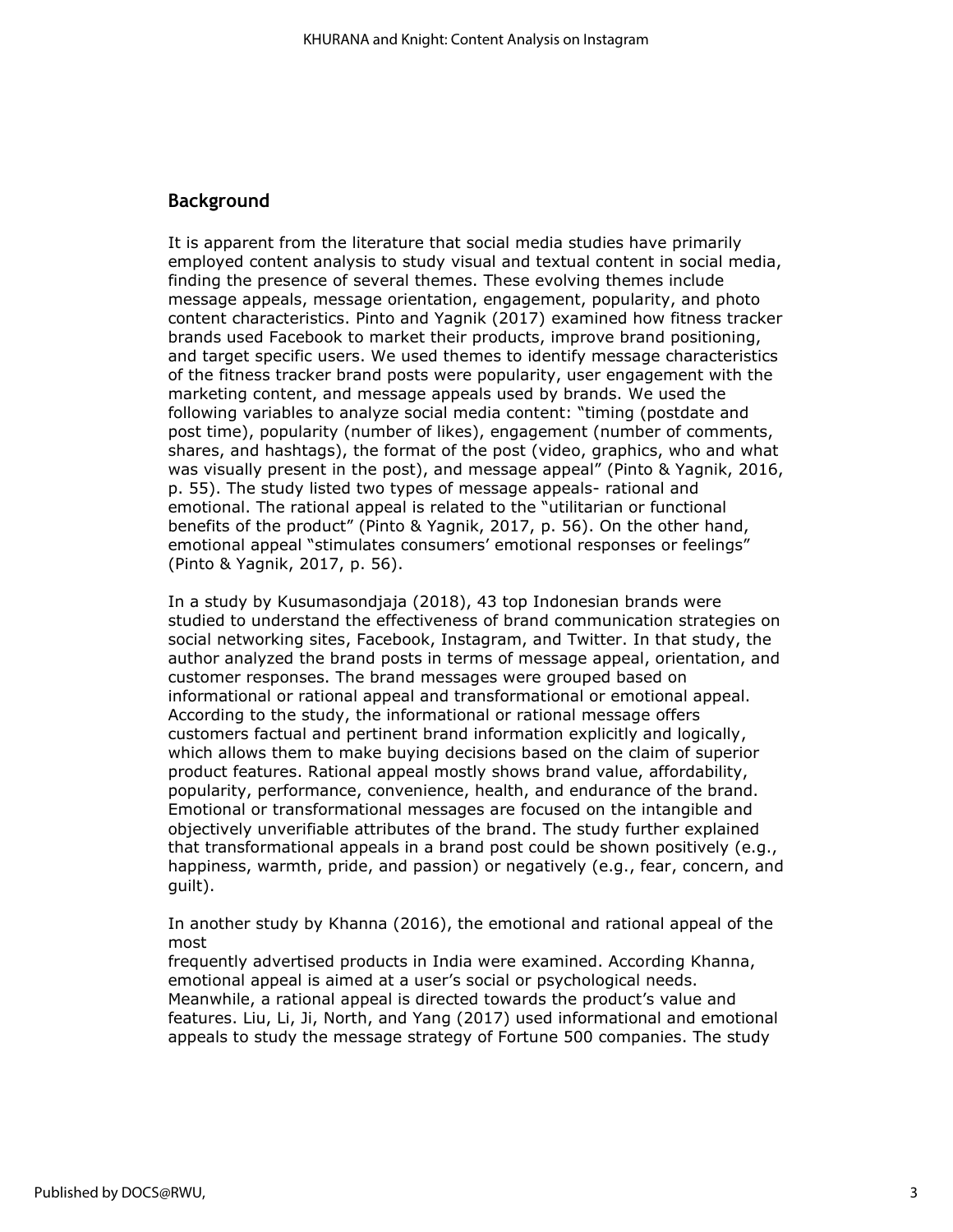indicated that informational/rational appeal is related to a product's quality, price, and performance. However, brands use emotional appeal in their messages to invoke feelings or emotions linked with the brand or product.

Other emerging Instagram-related studies utilized hashtags to study posts intended to inspire users towards a healthier lifestyle in a phenomenon known as *fitspiration* (Deighton-Smith & Bell, 2018; Tiggemann & Zaccardo, 2018). Instagram-related photo analysis has explored visual characteristics relating to the absence or presence of logos, whether images relate to elements of the brand, gender displays, number of people in the photos and photography styles (Adegbola et al., 2018; Tiggemann & Zaccardo, 2018; Anagnostopoulos et al., 2018; Smith & Sanderson, 2011). The context for these visual analyses spans social activism to commercial branding. Scholars have also examined social media posts of luxury brands to understand the effect of visual communication on consumer perceptions towards the brands (Lee, Hur, & Watkins, 2018).

Interactivity can be described "as the degree to which two or more communication parties can act on each other, on the communication medium and on the messages, and the degree to which such actions are synchronized" (Luarn, Lin, & Chiu, 2015, p. 3). For instance, brand pages on Facebook use several features such as text, links, "like," and "share" buttons to disseminate information and to act on contests, quizzes, and questions (Luarn et al., 2015; Vries et al., 2012). For Vries et al. (2012), brand posts features vary in the degree of interactivity, and a post with only text is by no means interactive. However, a brand post with a link to the website is considered to be more interactive. Interactivity in a post can be manipulated by changing the number of clickable links (Liu et al., 2017). For example, Sundar, Kalyanaraman, and Brown (2003) manipulated three levels of interactivity on a political candidate's website: low interactivity (no hyperlinks), moderate interactivity (one layer of related links), and high interactivity (two layers of associated links). The present study has measured interactivity in terms of the number of hashtags, tags, and hyperlinks present in the brand posts.

## *Research Questions*

While several studies have examined the appeals and visual characteristics in advertising or social networking sites, there is a dearth of research in understanding the photo characteristics and message appeals of social media content posted by fitness brands. Existing research does not go far enough to capture the impact of persuasive appeals and interactivity of brand posts on user engagement. This study aims to integrate analysis of both the textual and photo content to produce a comprehensive view of fitness brand communication strategy on Instagram, especially in terms of a photo analysis. This study provides insights into how fitness marketers use Instagram to connect with followers. Moreover, the study will increase our understanding of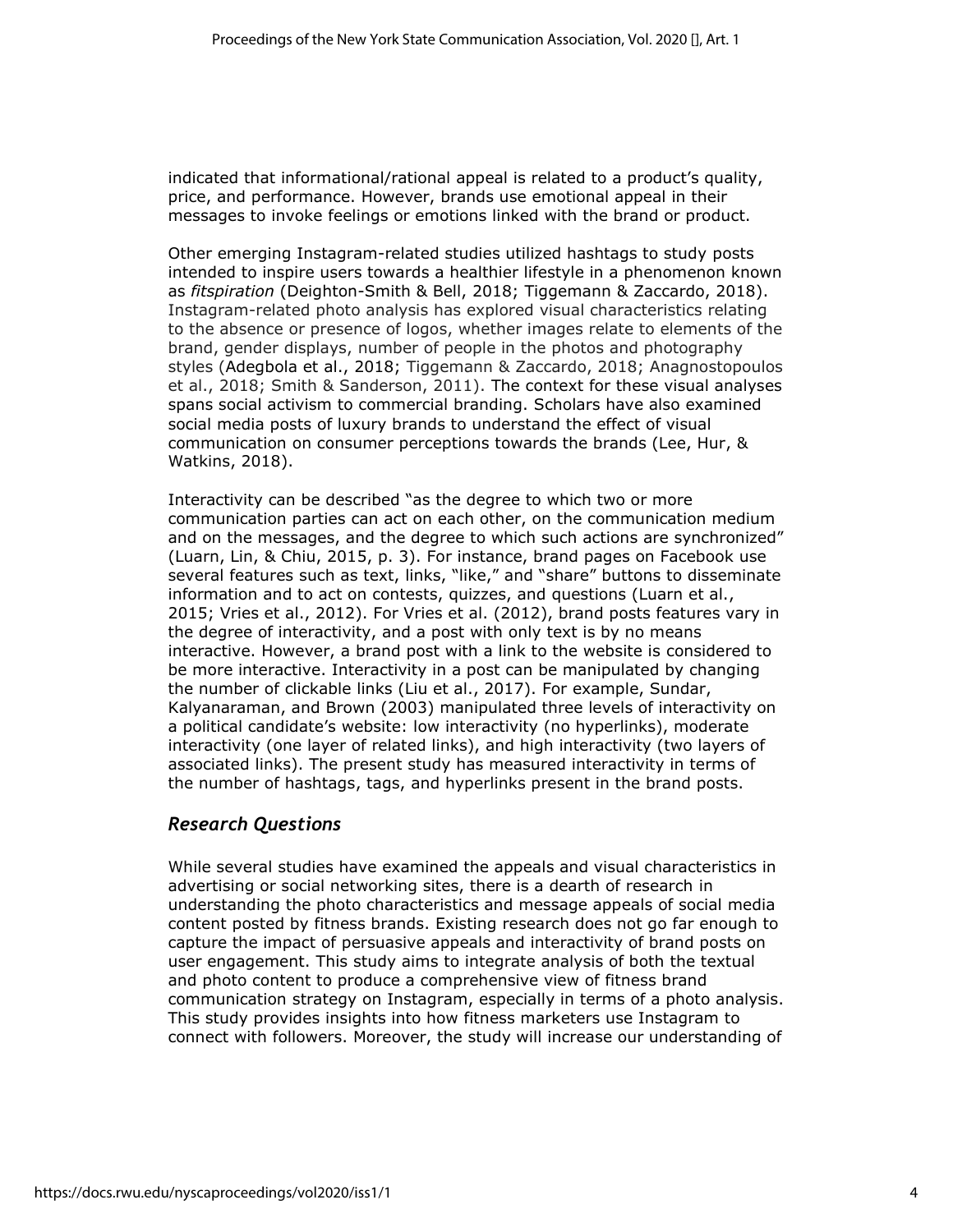how visual content is used as well as our knowledge about the prevalence of persuasive appeal strategies in fitness brand messages on social media. More specifically, it examines posts issued by two leading brands in fitness apparel manufacturers, Nike and Lululemon, on their Instagram brand pages.

Lululemon is an athletic brand that designs and sells athletic apparel and accessories (MarketWatch, 2019). Lululemon currently ha[s](https://www.instagram.com/lululemon/followers/) 3.2m Instagram followers, has 2,893 Instagram posts, and follows 179 users (Instagram, 2020). Like Lululemon, Nike is in the business of the development and sale of athletic footwear, apparel, and accessories (Marketwatch, 2019). Nike, at the time of this study, has 106m Instagram followers, 770 posts, and follows 53 users (Instagram, 2020). With its ["](https://www.instagram.com/explore/tags/justdoit/)just do it," slogan Nike, in the past, has been topping the charts and is consistently ranked among the top brands on Instagram (Forbes, 2014). One of Nike's most popular campaigns on Instagram was with Nike PHOTOiD, where the followers could design Nike shoe line and share their photos along with the post (Forbes, 2014).

As observed in the literature review above, there is limited research on the visual characteristics and persuasive appeals of athletic brand posts on Instagram. Therefore, to investigate how fitness brands' marketers use Instagram to connect with their customers and integrate interactive elements to increase user engagement, the following research questions were studied:

Research Question 1:

a) What are the characteristics of visual content posted by fitness brands on Instagram?

b) What are the characteristics of textual content posted by fitness brands on Instagram?

c) Which fitness brand does score higher on each of the visual characteristics?

Research Question 2: Is there any significant difference between Nike and Lululemon's use of emotional, rational, and ethical appeals?

Research Question 3: What persuasive appeals of the brands' posts are most likely to relate to followers' engagement?

Research Question 4: How do the interactive elements of the brand posts, such as the number of tags, hashtags, and links, relate to followers' engagement?

#### **Research Methods**

The aim of this study was to explore the ways in which fitness brands use Instagram to connect with customers. To accomplish this, we compared two leading fitness brands, Nike and Lululemon, and collected the brands' posts from the Instagram platform. The sample includes 150 posts for each brand resulting in a total of 300 cases. Each brand posts consist of the photo and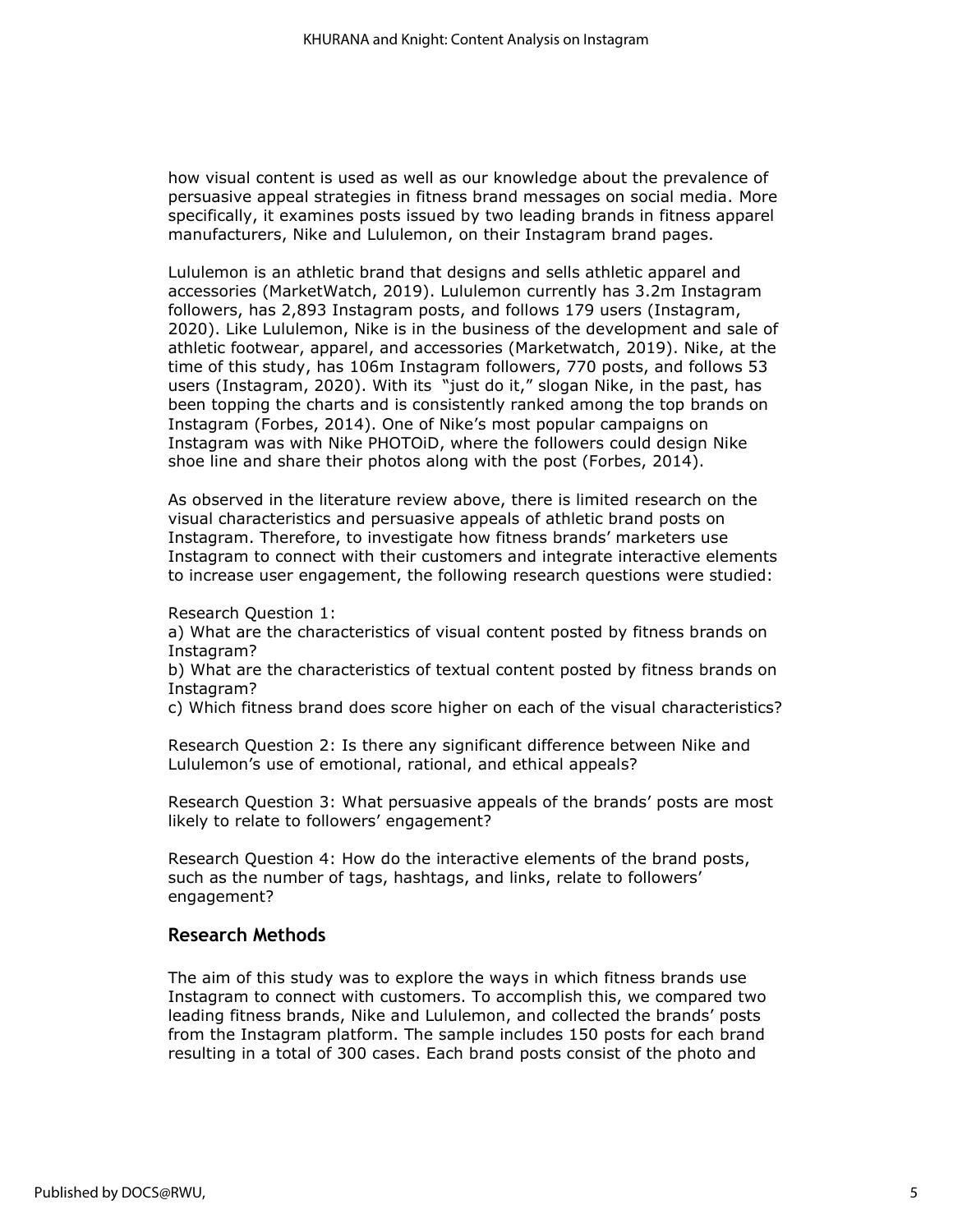accompanying textual communication, and both were collected for analysis. We commenced data collection on March 1, 2020, and selected every consecutive single photo brand post in reverse chronological order. The sample consists of all single photo posts that Nike submitted to the Instagram platform between September 12, 2014, and February 26, 2020, and all the single photo posts that Lululemon submitted between February 17, 2018, and February 27, 2020. Brand posts with multiple photographs and videos were excluded. It is important to note that Lululemon posts more frequently from its primary Instagram account than Nike does. This difference in the frequency of posting to the selected brand pages explains the variation in the period reflected in the sample for the two brands.

Drawing from the literature, we developed a codebook. First, we independently reviewed the literature of a sample of eight studies (Adegbola et al., 2018; Geurin-Eagleman & Burch, 2016; Khanna, 2016; Pinto & Yagnik, 2017; Tiggemann & Zaccardo, 2018; Anagnostopoulos et al., 2018; Smith & Sanderson, 2011; Sundar et al., 2003) and composed a list of variables. Second, we discussed each variable and classified them into categories and sub-categories based on themes as well as definitions found in the reviewed studies. In the final stage, after consulting with an expert on media studies, we refined the codebook. The final codebook includes five broad categories, twelve sub-categories, and thirty-four variables. The broad categories are appeals, message orientation, photo content, interactivity, and popularity. The appeals category includes *emotional appeal*, *rational appeal*, and *ethical appeal*, and we coded the photo content and textual content simultaneously for that category. The message orientation category includes *task*, *non-task, fitspiration,* and *inspiration,* in which we coded only the textual component. The photo content category included thirteen variables summarized in Table 1. We focused only on the photo component of the post when coding in that category.

The interactivity category includes the *number of links, number of tags*, and *number of hashtags,* while the popularity category includes the *number of likes* and *number of comments*. Each variable was coded 1 for the presence of the variable or 0 for the absence of the variable except the interactivity and popularity variables. Table 1 summarizes the sub-categories with their respective variables. Definitions of each coded category are provided in Table 8. Most of the categories are nonexclusive except task/non-task, fitspiration/inspiration, domestic photograph/commercial photography and product/non-product. For the nonexclusive codes, a post could communicate all the variables within a sub-category. For example, if a post reflected happiness, sadness, fear, motivation, and courage, all five of these emotional appeals were coded as 1.

Table 1 *Content analysis coding categories*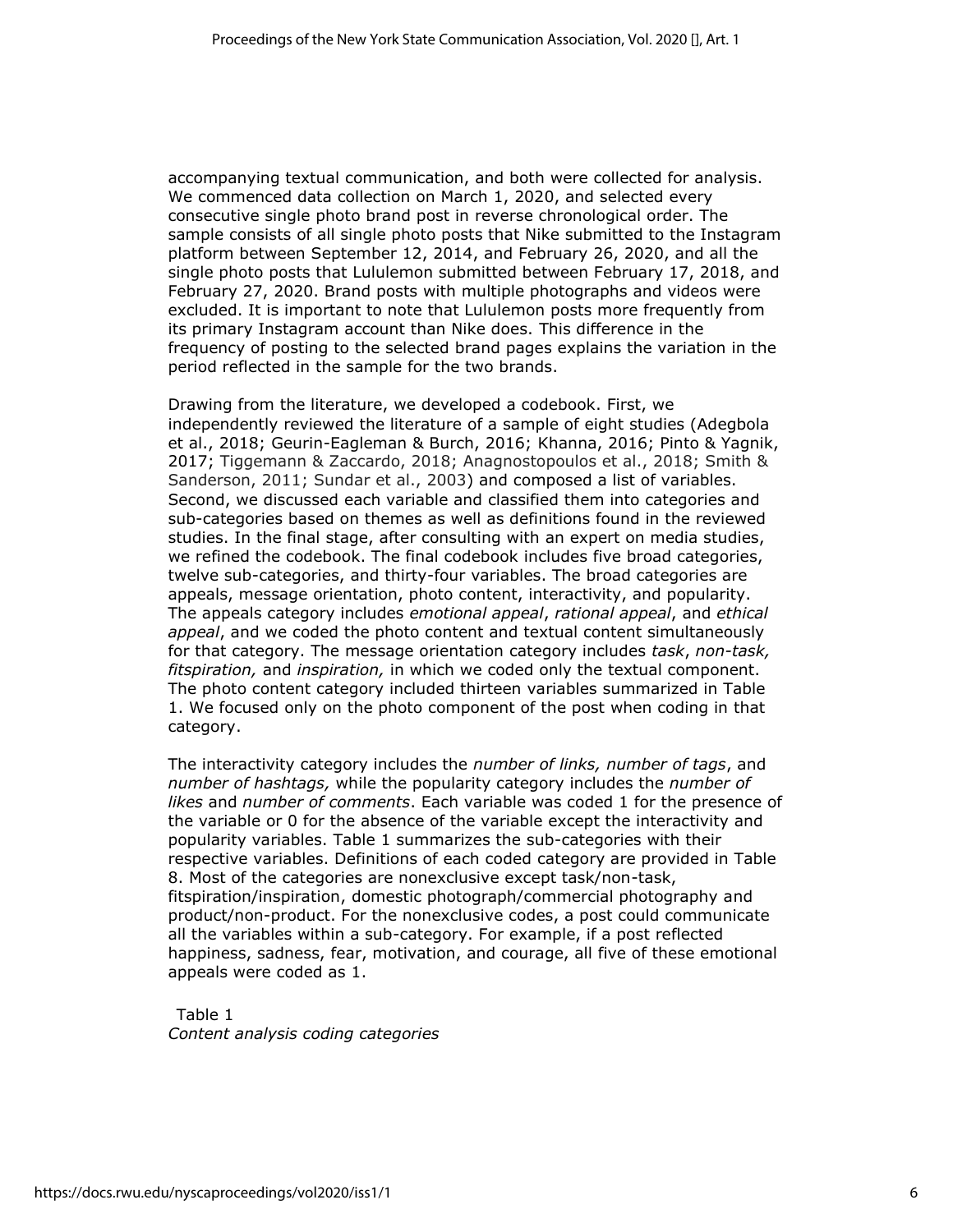| Emoti<br>onal           | Ration<br>al    | Ethical                          | Messa<br>ge<br>Orient<br>ation | Acti<br>on                  | Type<br>of Shot                   | No.<br>Peo<br>ple<br>in<br>Pho<br>to | Gen<br>der     | Vivid<br>ness        | Foc<br><b>us</b><br>оf<br>Pho<br>to |
|-------------------------|-----------------|----------------------------------|--------------------------------|-----------------------------|-----------------------------------|--------------------------------------|----------------|----------------------|-------------------------------------|
| Happi<br>ness           | Perfor<br>mance | Logo/SI<br>ogan                  | Task                           | Fitn<br>ess<br>Acti<br>vity | Domes<br>tic<br>Photog<br>raphy   | Sol<br>o                             | Mal<br>e       | High<br>Veloc<br>ity | Pro<br>duct                         |
| Sadn<br>ess             | Durabil<br>ity  | Celebri<br>ty<br>Endors<br>ement | Non-<br>Task                   |                             | Comm<br>ercial<br>Photog<br>raphy | Du<br>0                              | Fe<br>mal<br>e |                      | Non<br>Pro<br>duct                  |
| Fear                    | Quality         | Real<br>People                   | Fitspir<br>ation               |                             |                                   | Gro<br>up                            | Uns<br>ure     |                      |                                     |
| Motiv<br>ation<br>Coura | Price           |                                  | Inspir<br>ation                |                             |                                   | No<br>ne                             |                |                      |                                     |
| ge                      |                 |                                  |                                |                             |                                   |                                      |                |                      |                                     |

We conducted inter-coder reliability on all the variables to ensure that the coding results are reliable and replicable. Two coders coded 1/3rd of all the posts to determine the inter-coder reliability. Most of the variables scored between 79% (for variables such as "motivation") and 98% ("sadness," "duo," and "none") of all the measured variables. Some variables scored low on Krippendorff's alpha when the data was mostly 0s or 1s in a particular category. Krippendorff's alpha is said to penalize for such skewness (Hagen, 2016). Gwet's AC1 corrects this issue (Hagen, 2016). After conducting Gwet's analysis, inter-coder reliability scores improved. A summary of the intercoder reliability scores for each variable is provided in Table 9.

## **Results**

RQ1a asked about the characteristics of visual content posted by fitness brands on Instagram. To address this question, we calculated the frequencies for the appeals and photo content categories. Frequencies and all data analyses in this study were conducted using the SPSS 26.0 package. Table 2 summarizes the characteristics that are present in the appeals and photograph component of the brands' posts on Instagram. The results indicate that *ethical appeal* was the most dominant persuasive appeal and was reflected in 220 of the 300 (73%) posts. Among the three ethical appeals, the *logo/slogan* was more prevalent, followed by *real people.* The *celebrity endorsement* variable was present in 36% of the characteristics in the visual content.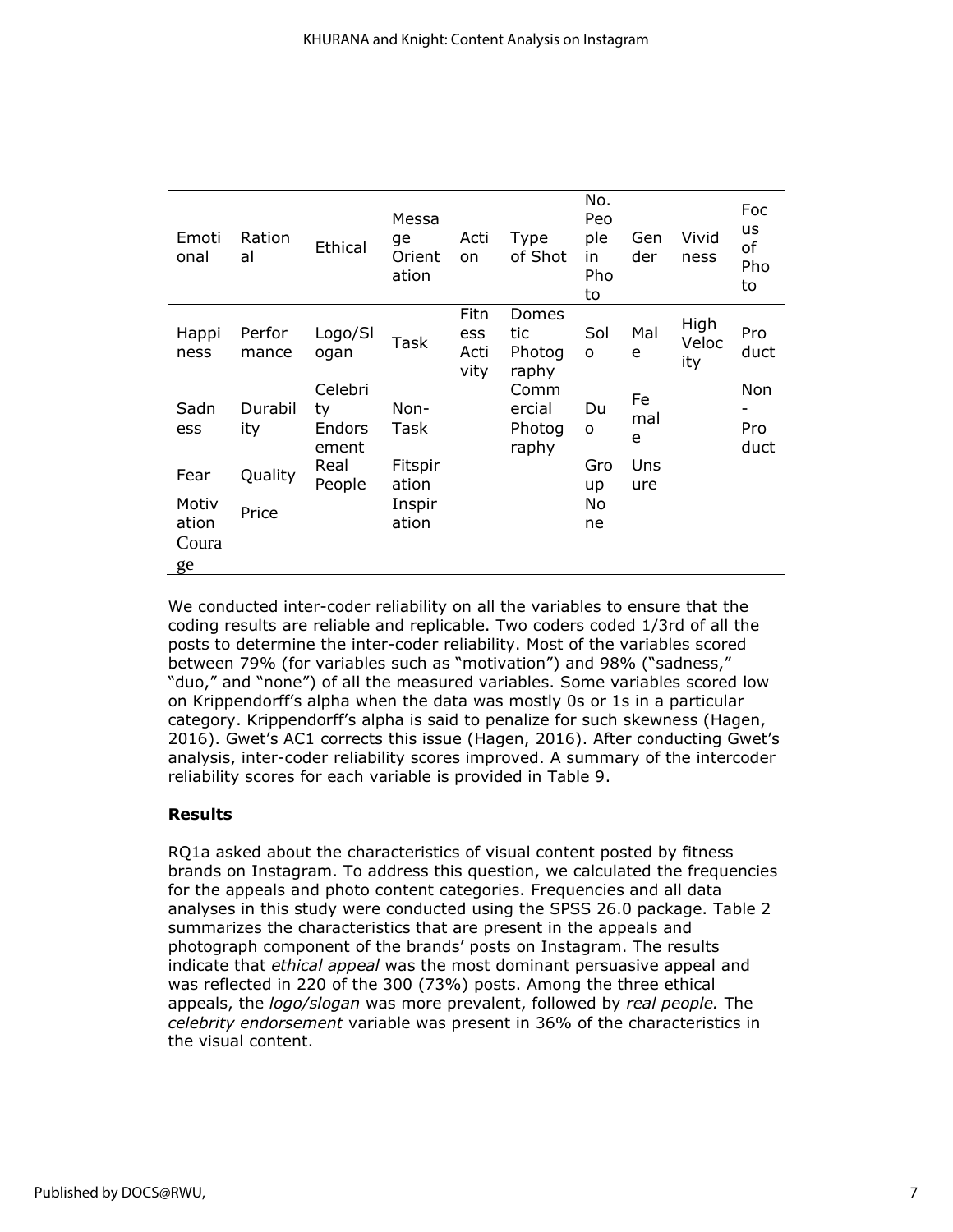In the emotional appeal category, the most dominant characteristics are *motivation* (45.7%), followed by *happiness* (24.70%). The emotional characteristics with the lowest score are *courage* and *sadness*. However, none of the brand posts depicted *fear* or *price*. The rational appeal was present in 43% of the posts with a performance at 26.70%, durability at 7.70%, and quality at 8.70%. In terms of the other characteristics, 65% of the posts featured domestic photography, 25% focused on product placement, and most of the posts contained people. Of the posts that featured people, women were present 52% of the time and men 44%. Gender identity was unclear in only 5%. In the posts where gender was unclear, the uncertainty arose because the photograph was taken at a distance or the people's identifiable features were obscured. Overall, vividness was lacking (6%), which indicates the posts were mostly neutral in nature and reminiscent of the types of photos that ordinary people post on Instagram. It is important to note that some categories such as type of shot, number of people in the photo, and gender does not add up to 100% because these codes are nonexclusive.

#### Table 2

| Category                | <b>Visual Characteristics</b> | Frequency | Percent % |
|-------------------------|-------------------------------|-----------|-----------|
|                         | <b>Happiness</b>              | 74        | 24.70     |
|                         | Sadness                       | 23        | 7.70      |
| <b>Emotional Appeal</b> | Motivation                    | 137       | 45.70     |
|                         | Fear                          | 0         | 0         |
|                         | Courage                       | 19        | 6.30      |
|                         | Performance                   | 80        | 26.70     |
| Rational Appeal         | Durability                    | 23        | 7.70      |
|                         | Price                         | 0         | 0         |
|                         | Quality                       | 26        | 8.70      |
|                         | Logo/Slogan                   | 220       | 73.30     |
| <b>Ethical Appeal</b>   | <b>Celebrity Endorsement</b>  | 109       | 36.30     |
|                         | Real People                   | 157       | 52.30     |
| Action                  | <b>Fitness Activity</b>       | 152       | 50.7      |
|                         | Domestic                      |           |           |
| Type of Shot            | Photography                   | 194       | 64.70     |
|                         | Commercial Photography        | 77        | 25.70     |
| Focus of Photograph     | Product                       | 75        | 25.0      |
|                         | Non-product                   | 205       | 68.3      |

*Frequency and Percent of Visual Characteristics*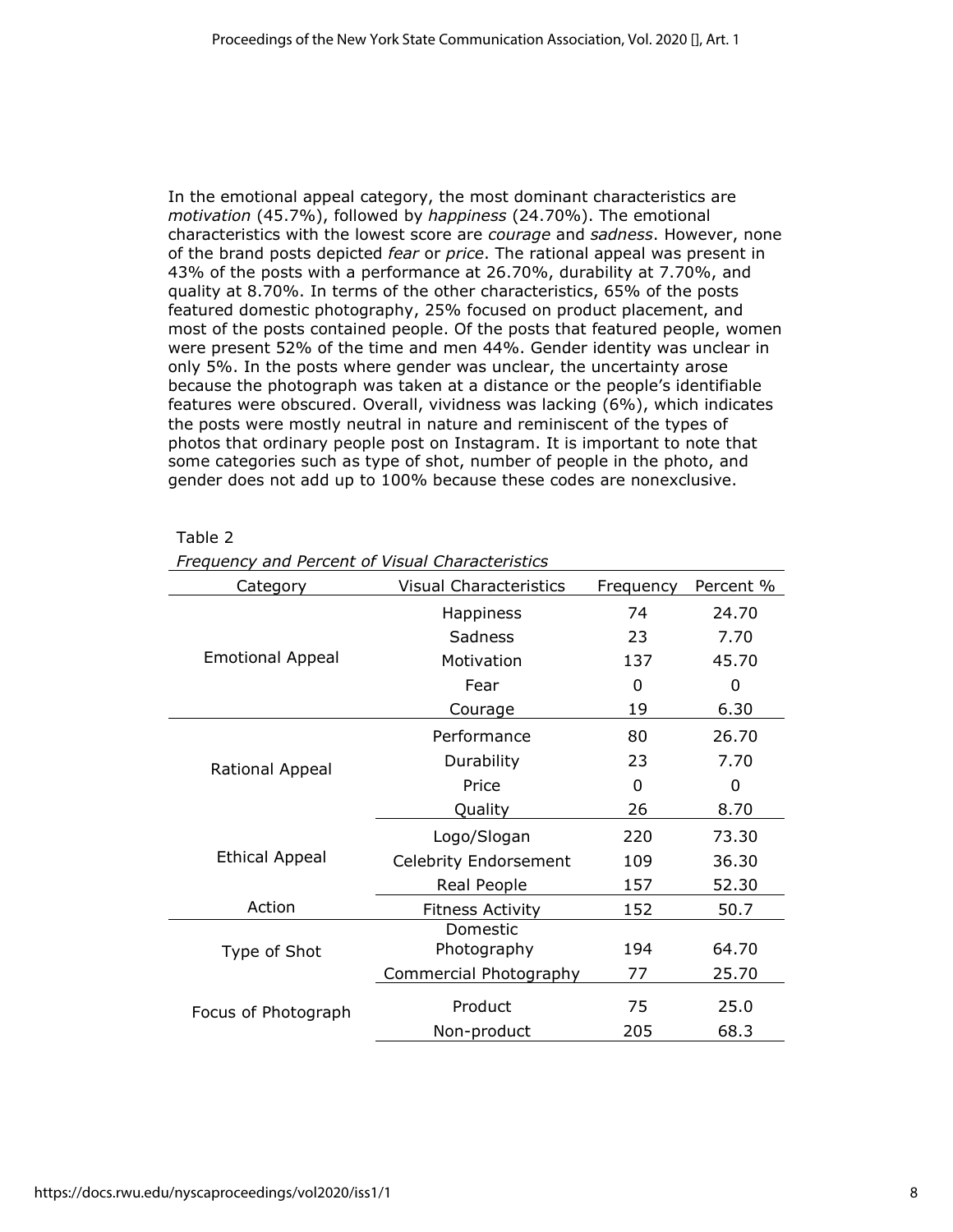|                         | Solo                 | 182 | 60.7 |
|-------------------------|----------------------|-----|------|
| Number of People in the | Duo                  | 29  | 9.7  |
| Photograph              | Group                | 73  | 24.3 |
|                         | None                 | 27  | 9.0  |
|                         | Male                 | 132 | 44.0 |
| Gender                  | Female               | 157 | 52.3 |
|                         | Unsure               | 15  | 5.0  |
| <b>Vividness</b>        | <b>High Velocity</b> | 19  | 6.3  |

RQ1b asked about the characteristics of textual content posted by fitness brands on Instagram. Frequencies were generated for the message orientation categories and are summarized in Table 3. The results indicate athletic brand posts are somewhat more inspirational in nature and stimulate users to feel about the message conveyed in the post. Only 29% of the posts were task-oriented, meaning the post contained information specifically about the brands' products. This result indicates that fitness brands rarely (68%) include information that sells or promotes the brands' products on Instagram.

#### Table 3

*Frequency and Percent of Textual Characteristics*

| Category            | Textual Characteristics | Frequency | Percent % |
|---------------------|-------------------------|-----------|-----------|
| Message Orientation | Task                    | 88        | 29.3      |
|                     | Non-task                | 205       | 68.3      |
|                     | Fitspiration            | 113       | 37.7      |
|                     | Inspiration             | 123       | 41.0      |

RQ1c asked which fitness brand scores higher on each of the visual characteristics? We used a two-tailed independent samples *t*-test at an alpha level of 0.05 to identify the differences in the means of each of the visual characteristics between the two brands. The *t*-test is a classic measure of means that is robust with "slight departures from normality" (García-Pérez, 2006, p.364). Table 4 shows the results of the independent sample *t*-test and indicates the value of the mean, standard deviation, *t*-statistic, and *p*-value for each of the coded categories for both brands. Table 1 also indicates the categories where there are significant differences between Nike and Lululemon, as well as the categories where there were no significant differences in the brand characteristics.

Table 4 shows Nike score higher in the following categories: logo/slogan *t*(298) = 5.16, *p* < .005), celebrity endorsement slogan *t*(298) = 6.23, *p* < .005) non-task slogan *t*(298) = 9.83, *p* < .005), inspiration *t*(298) = 3.71, *p* < .005), non-product slogan *t*(298) = 9.82, *p* < .005) solo *t*(298) = 5.16, *p* <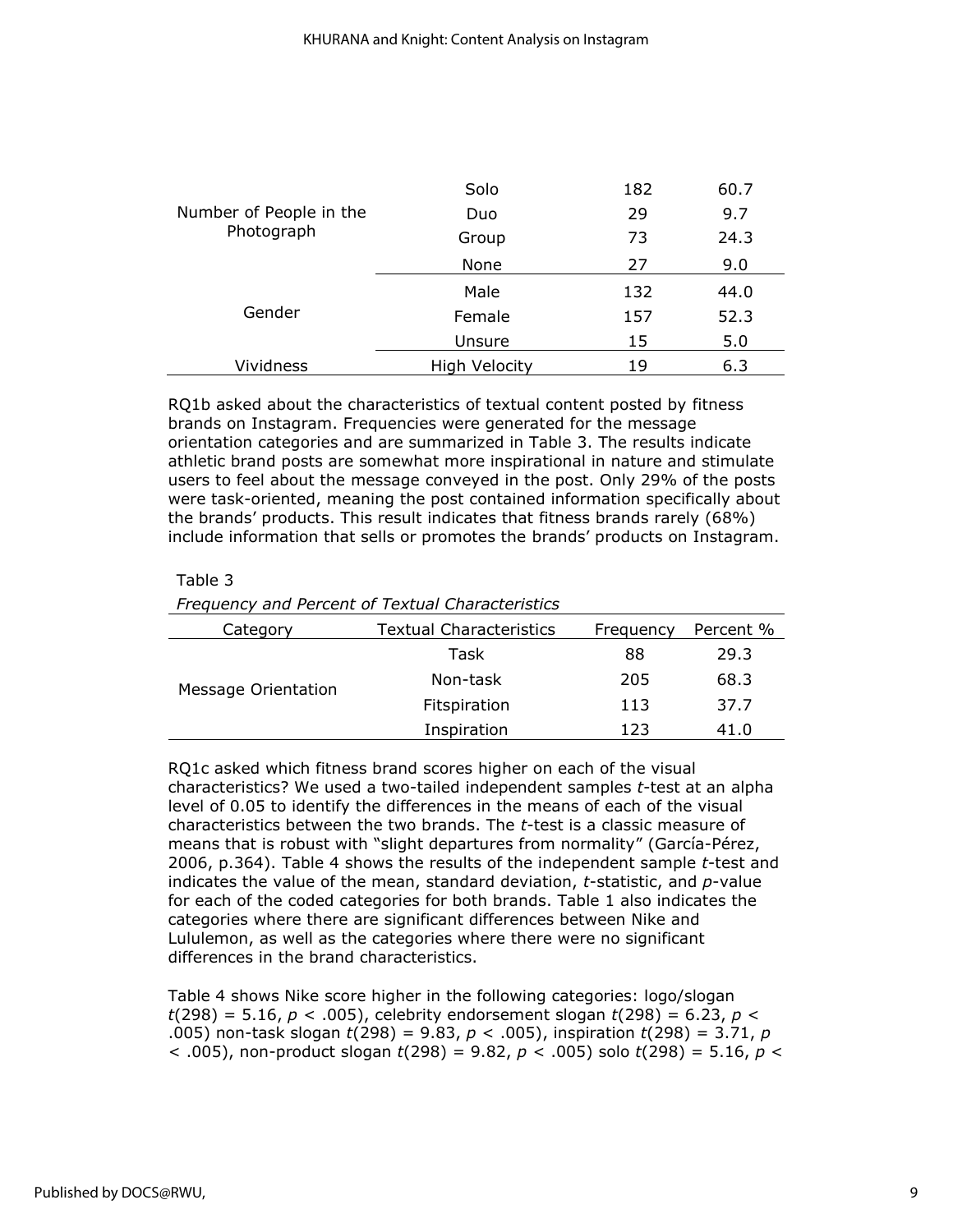.005), male *t*(298) = 2.58, *p* < .005), and high velocity *t*(298) = 3.12 , *p* < .005). These results suggest Nike used more celebrities in its Instagram posts than Lululemon. Nike posts are also more inspirational and are less likely to promote its product in photos and textual communications on Instagram than Lululemon. There was a significant difference in both how Nike markets its products on Instagram as well as how people are featured in the brand's posts. As compared to Lululemon, Nike

tend to include more men in its Instagram posts and tend to feature one person in its photo posts.

| Comparison of brand characteristics |             |           |            |                |  |
|-------------------------------------|-------------|-----------|------------|----------------|--|
|                                     | M(S.D.)     |           |            |                |  |
| Characteristic                      | <b>Nike</b> | Lululemon | t-value    | p value        |  |
| Happiness                           | .17(.37)    | .33(.47)  | $-3.26$    | .001           |  |
| Sadness                             | .01(.12)    | .14(.35)  | $-4.23$    | .000           |  |
| Fear                                |             |           |            |                |  |
| Motivation                          | .41(.49)    | .51(.50)  | $-1.74$    | .083           |  |
| Courage                             | .07(.25)    | .06(.24)  | .24        | .813           |  |
| Performance                         | .29(.45)    | .25(.43)  | .78        | .435           |  |
| Durability                          | .01(.08)    | .15(.36)  | $-4.71$    | .000           |  |
| Quality                             | .00(.00)    | .17(.38)  | $-5.59$    | .000           |  |
| Price                               |             |           |            | $\overline{a}$ |  |
| Logo/Slogan                         | .86(.35)    | .61(.49)  | 5.16       | .000           |  |
| <b>Celebrity Endorsement</b>        | .53(.50)    | .20(.40)  | 6.23       | .000           |  |
| Real People                         | .41(.49)    | .63(.48)  | $-3.90$    | .000           |  |
| Task                                | .09(.28)    | .50(.50)  | $-8.79$    | .000           |  |
| Non-Task                            | .91(.28)    | .45(.50)  | 9.82       | .000           |  |
| Fitspiration                        | .23(.42)    | .53(.50)  | $-5.62$    | .000           |  |
| Inspiration                         | .51(.50)    | .31(.46)  | 3.71       | .000           |  |
| <b>Fitness Activity</b>             | .51(.50)    | .50(.50)  | .23        | .818           |  |
| Domestic Photography                | .81(.81)    | .48(.48)  | 6.42       | .000           |  |
| Commercial Photography              | .15(.36)    | .36(.48)  | $-4.20$    | .000           |  |
| Product                             | .09(.28)    | .41(.49)  | $-7.03$    | .000           |  |
| Non-Product                         | .91(.28)    | .45(.50)  | 9.82       | .000           |  |
| Solo                                | .75(.44)    | .47(.50)  | 5.16       | .000           |  |
| Duo                                 | .07(.25)    | .13(.33)  | $-1.76$    | .079           |  |
| Group                               | .13(.33)    | .36(.48)  | $-4.88$    | .000           |  |
| None                                | .00(.00)    | .18(.39)  | $-5.72$    | .000           |  |
| Male                                | .51(.50)    | .37(.48)  | 2.58       | .010           |  |
| Female                              | .46(.50)    | .59(.49)  | $-2.21$    | .028           |  |
| Unsure                              | .03(.18)    | .07(.25)  | $-1324.00$ | .187           |  |
| High Velocity                       | .11(.31)    | .02(.14)  | 3.12       | .002           |  |

Table 4

| .17( |
|------|
|      |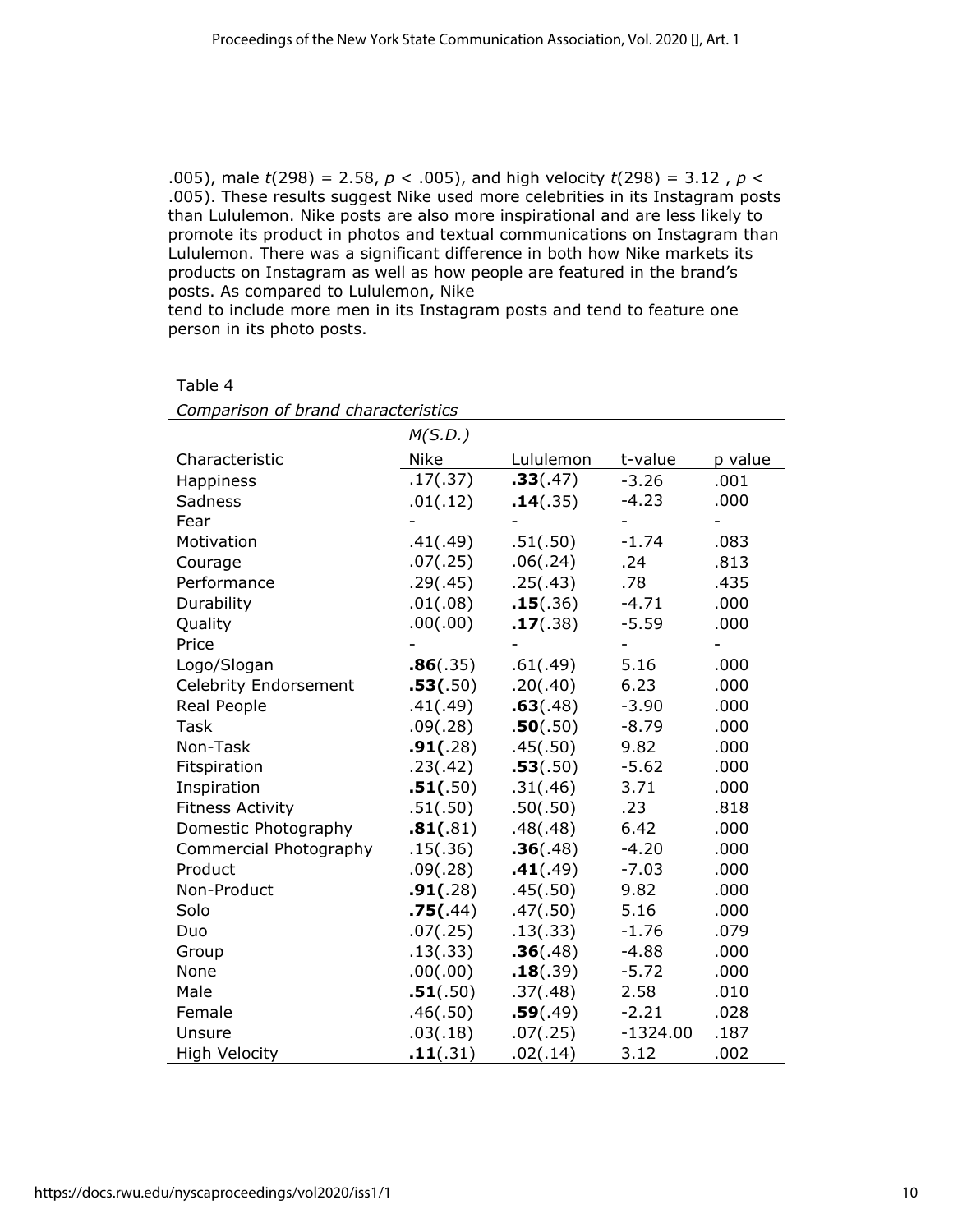Lululemon scored higher in the following: happiness:  $t(298) = -3.26$ ,  $p <$ .005), sadness *t*(298) = -4.23, *p* < .005) durability *t*(298) = -4.71, *p* < .005) quality *t*(298) = -5.59, *p* < .005) real people *t*(298) = -3.90, *p* < .005), fitspiration  $t(298) = -5.62$ ,  $p < .005$ ), commercial photography  $t(298) = -5.62$ 4.20, *p* < .005) group *t*(298) = -4.88, *p* < .005), none (no people) *t*(298) = - 5.72, *p* < .005) and female (.59 versus *t*(298) = -2.21, *p* < .005). These results suggest although sadness is not very prevalent in the posts, sadness was significantly lower and contain words that encourage users to take some fitness-related action. Lululemon also score significantly higher on the use of commercial photography and the inclusion of more than two people in a photo.

There was no significant difference in the following characteristics for the two brands motivation: *t*(298) = -1.74, *p* >.005), courage *t*(298) = -3.26, *p* >.005), performance *t*(298) = 0.78, *p* >.005), fitness activity *t*(298) = 0.23, *p* >.005), duo *t*(298) = -1.76, *p* >.005), unsure (gender) *t*(298) = -1324, *p* >.005). These results indicate that there are no significant differences in how the two brands use these characteristics in their Instagram posts.

RQ2 asked, is there a significant difference between Nike and Lululemon's emotional, rational, and ethical appeal? To answer this question, first, we summed the variables within each of the three persuasive appeals. Next, we used a two-tailed independent samples *t*-test at an alpha level of 0.05 to identify the differences in each of the persuasive appeals. There is a significant difference across the three appeals with specification as follows: emotional appeal *t*(298) = -4.51, *p* <.005), rational appeal *t*(298) = -3.34, *p* <.005) and ethical appeal *t*(298) = 5.41, *p* <.005). The results indicate Lululemon posts feature more emotional and rational appeals, while Nike posts featured more ethical appeals.

Table 5

| Comparison of persuasive appeals |              |
|----------------------------------|--------------|
|                                  | M(S.D.)      |
| Characteristic                   | Nike Lululan |

|                         | 1911 S.D. I |                           |         |      |
|-------------------------|-------------|---------------------------|---------|------|
| Characteristic          | Nike        | Lululemon t-value p-value |         |      |
| <b>Emotional Appeal</b> | .65(.73)    | 1.03(.73)                 | $-4.51$ | .000 |
| Rational Appeal         | .29(.47)    | 0.57(.89)                 | $-3.34$ | .000 |
| <b>Ethical Appeal</b>   | 1.8(.43)    | 1.44(.69)                 | 5.41    | .000 |

RQ3 asked what persuasive appeals of the brands' posts are most likely to relate to followers' engagement? We used multiple regression to identify significant predictors. The three persuasive appeals were regressed against the dependent variables, number of likes, and number of comments. Table 5 indicates the value of the F test for each of the models are significant at the 0.05 level with specification as follows: number of likes ( $F(3, 296) =$ 9.83, *p* < .005), number of comments (F(3, 296) = 3.63, *p* < .005). The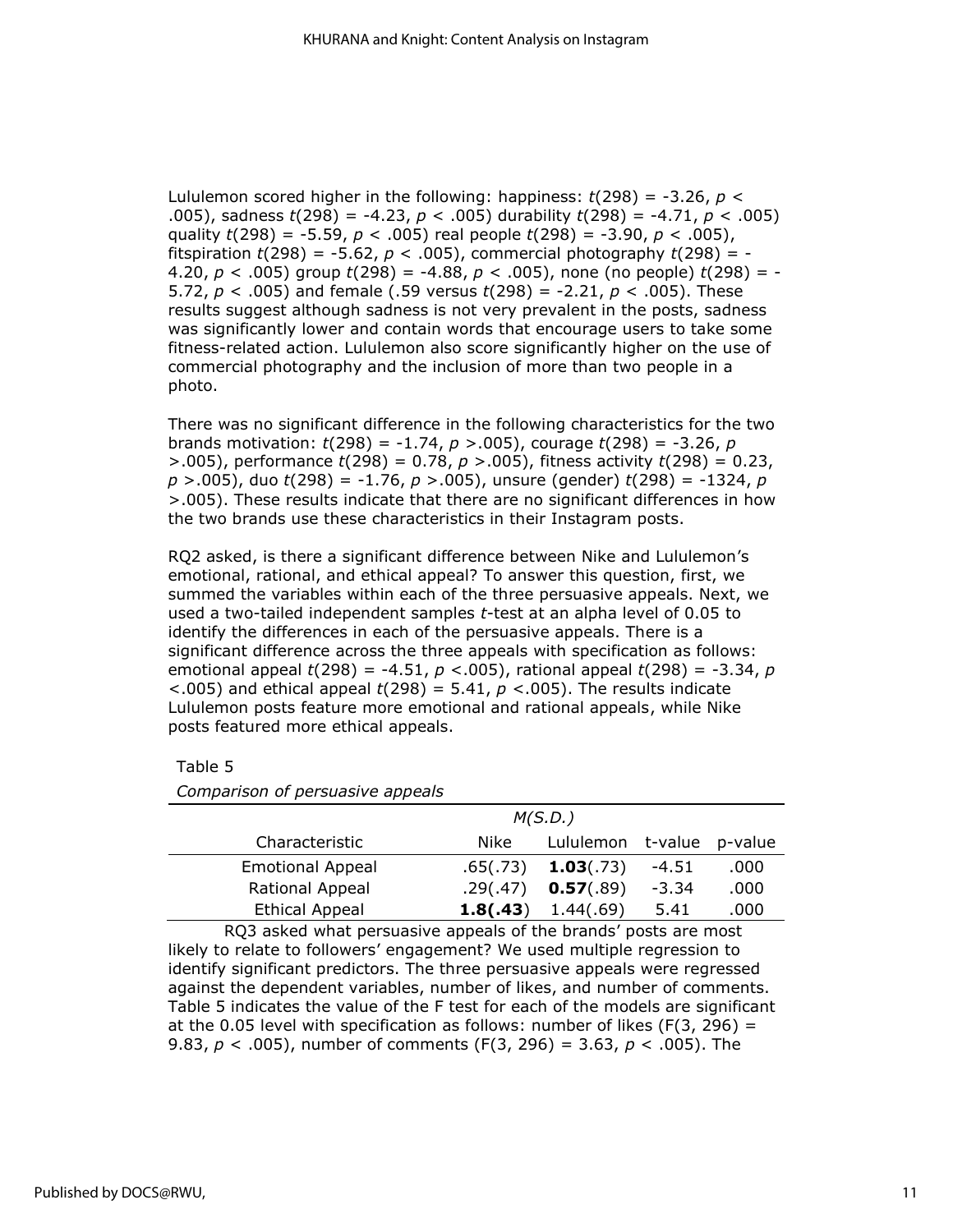results of these F tests indicate that all models have significant F values meaning that there is a general relationship between the predictors and the dependent variables.

Table 6

*Regression results for persuasive appeals*

|                       | Number of Likes |         |         |         | Number of Comments |         |
|-----------------------|-----------------|---------|---------|---------|--------------------|---------|
| Variable              | В               | t-value | p-value | B       | t-value            | p-value |
| Emotional appeal      | $-0.18$         | $-3.15$ | .002    | $-0.12$ | $-2.00$            | .046    |
| Rational Appeal       | $-0.20$         | $-3.49$ | .001    | $-0.12$ | $-2.00$            | .046    |
| <b>Ethical Appeal</b> | 0.21            | 3.66    | .000    | 0.13    | 2.25               | .025    |
| N                     | 150             |         |         | 150     |                    |         |
| F                     | 9.83            |         | .000    | 3.63    |                    | .013    |
| R <sub>2</sub>        | 0.09            |         |         | .035    |                    |         |
| R2Adjusted            | 0.08            |         |         | .026    |                    |         |

Table 6 also presents the significant predictors of the regression models. Emotional appeal, rational appeal, and ethical appeal are predictors of the level of engagement in relation to the number of likes and the number of comments. Adjusted R square of 8% of the variance in the output for the number of likes is explained by the predicted variables, emotional appeal, rational appeal, and ethical appeal. Emotional appeal is significant with a coefficient of -0.18, meaning that one standard deviation increase in the level of emotional appeal will result in a -0.18 decrease in the number of likes. Likewise, an increase in the presence of rational appeal in a photo post will result in an -0.20 decrease in the number of likes. With a coefficient of 0.21, the ethical appeal is a positive predictor of the number of likes meaning that an increase in the level logo/slogan, celebrity endorsement, or real people would increase the number of likes.

With respect to the number of comments, the adjusted R Square 2.6% of the variance in the output for the number of comments is explained by the predicted variables, emotional appeal, rational appeal, and ethical appeal. The *p*-values for the emotional, rational, and ethical appeal are statistically significant. The value of the unstandardized coefficients for the emotional and rational appeal is negative. Therefore, the result indicates that the presence of emotional and rational appeal in the post would result in a lower number of comments. The value of the unstandardized coefficient for the ethical appeal is positive, which means that a unit of increase in the presence of ethical appeals would result in an increase in the number of comments. The results indicate that ethical appeals are more likely to increase the level of engagement with fitness's brand posts with respect to the number of likes and comments.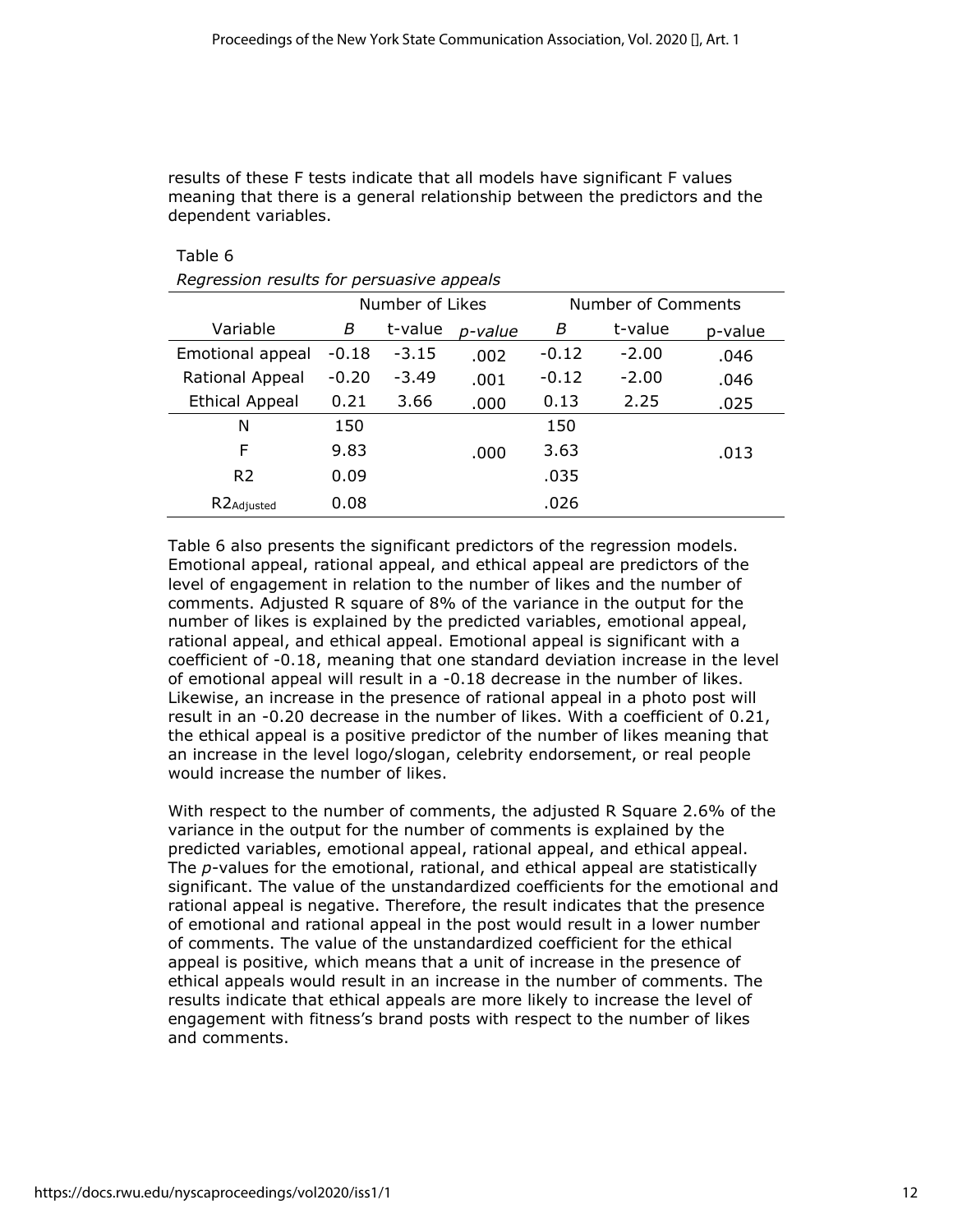RQ4 asked what interactive features in brand posts are most likely to relate to followers' engagement?

Table 7

|  |  |  | Regression results for interactivity |
|--|--|--|--------------------------------------|
|--|--|--|--------------------------------------|

|                         | Number of Likes |         |         |         | Number of Comments |         |
|-------------------------|-----------------|---------|---------|---------|--------------------|---------|
| Variable                | В               | t-value | p-value | B       | t-value            | p-value |
| Number of Tags          | 0.22            | 4.16    | .000    | 0.21    | 3.83               | .000    |
| Number of Links         | $-0.34$         | $-6.33$ | .000    | $-0.27$ | $-4.91$            | .000    |
| Number of Hashtags      | 0.002           | 0.04    | .972    | 0.037   | $-0.69$            | .493    |
| N                       | 150             |         |         | 150     |                    |         |
| F                       | 21.28           |         | .000    | 14.52   |                    | .000    |
| R <sub>2</sub>          | 0.18            |         |         | .13     |                    |         |
| R <sub>2</sub> Adjusted | .17             |         |         | .12     |                    |         |
|                         |                 |         |         |         |                    |         |

The three variables, number of tags, number of links, and number of hashtags, were regressed against the dependent variables, number of likes and number of comments. Table 7 indicates the value of the F test for each of the models are significant at the 0.05 level with specification as follows: number of likes (F(3, 296) = 21.28,  $p < .005$ ), number of comments likes  $(F(3, 296) = 14.52$  1,  $p < .005$ ). The results of these F tests indicate that all models have significant F values meaning that there is a general relationship between the predictors and the dependent variables.

Nearly 17% (adjusted R square) of the variance in the output of the number of likes is explained by the predicted variables, the number of tags, links, and hashtags. The *p*-values for the number of tags and links are statistically significant. The value of the coefficient for the number of tags is 0.22. This indicates that a one standard deviation increase in the number of tags in the post will result in a 0.22 increase in the number of comments. The value of the coefficient for the number of links is -0.34, which means that an increase in the number of links in the post will result in a decrease in the number of likes. Hashtags do not contribute to the explained variation in likes  $(p>0.05)$ .

Nearly 12% (adjusted R square) of the variance in the output of the number of comments is explained by the predicted variables, the number of tags, links, and hashtags. The *p*-values for the number of tags and links are statistically significant. The value of the coefficient for the number of tags is 0.21. This indicates that one standard deviation increase in the number of tags in the textual post will result in a 0.21 increase in the number of comments. The value of the coefficient for the number of links is -0.27, which means that increase in the number of links in the post would reduce the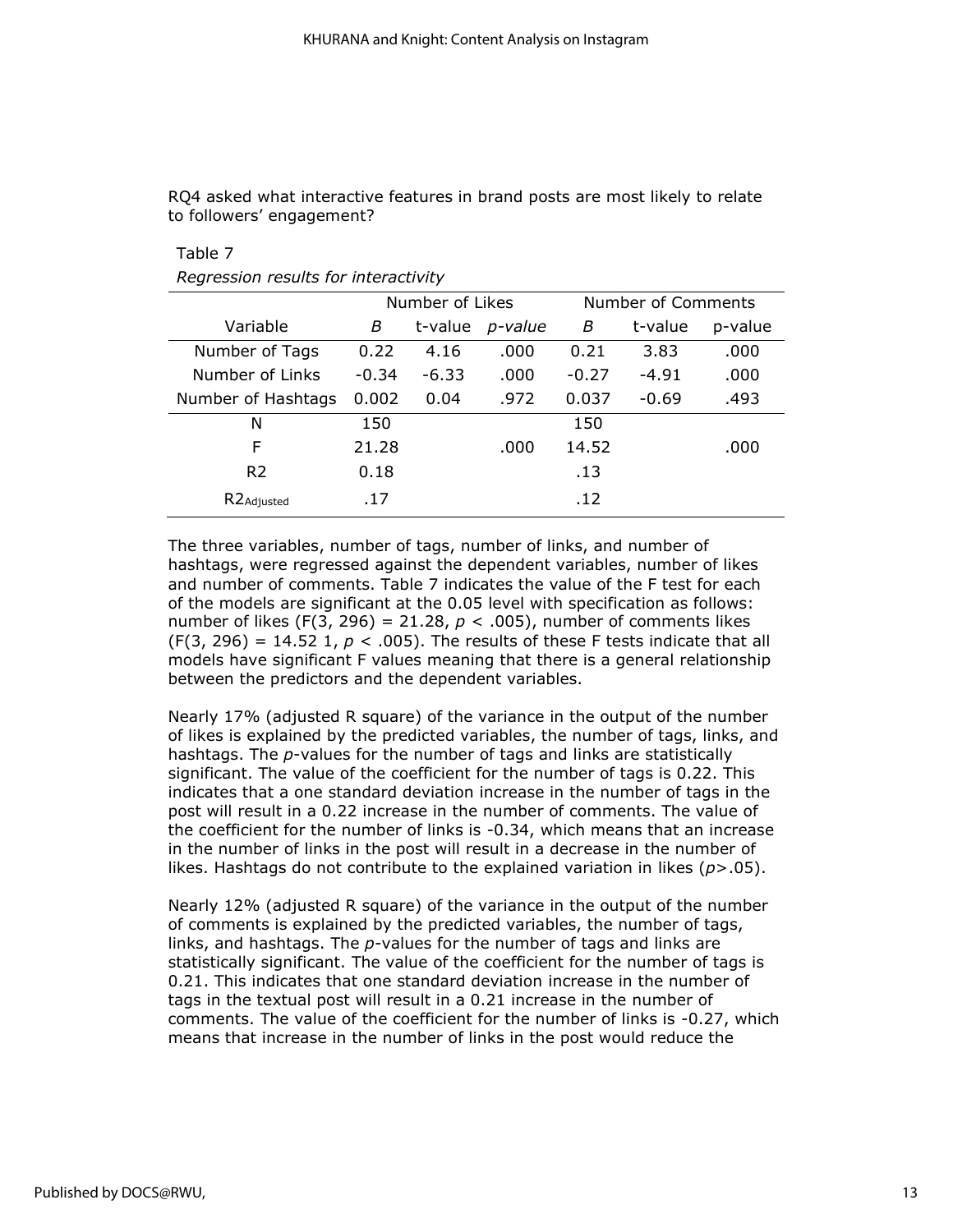number of comments. Hashtags do not contribute to the explained variation in comments (*p*>.05).

#### **Discussion**

The Instagram platform offers the brand a direct way of getting in contact with audiences with a specialized interest such as fitness. It provides large firms with the opportunity to connect and build communities with their followers. Instagram also provides smaller firms with a niche focus to not only create virtual communities but also to allow them to showcase their products and services.

The results of this study show that fitness brands are embracing the Instagram platform to connect with customers, and they use a range of characteristics in their photographs and textual content. Analysis of the brands' photos and textual content reveals that brands are more likely to use ethical appeals than emotional appeals. The ethical appeals embedded within the posts are logos/slogans, celebrity endorsement, and real people. Both brands extensively used logos or slogans in their brand posts on Instagram. However, Nike's dominant swoosh was more defined in the photos than Lululemon's logo, which, at times, was barely visible even when the textual message promoted the brand's product. Another significant finding is the photography style used by athletic brands. Both brands used domestic photos in their posts rather than commercial or studio-type photographs. This shows that marketers of athletic brands prefer posting images that appear to have minimal or no editing. One of the remarkable findings of the study is how athletic brands present gender in their posts, with Nike photos featuring more men in the brand's post than Lululemon.

This study also found that Nike's textual messages to be more inspirational in nature than Lululemon's by calling on followers to take some action related to the general idea or content shared in the posts. The inspirational messages promoted by Nike relate to their mission statement, which focuses on "making a positive impact in the communities" where they live and work (Nike, n.d.). The findings indicate that Nike focuses more on branding in its post than Lululemon. Nike has a high level of celebrity endorsement whereas, Lululemon uses more real people who are either marathon runners, yoga or dance teachers, or regular people wearing or showcasing the brand's products. The use of real people in Lululemon's post complements their vision of building real relationships with people, understand their passion, and assist them in celebrating their goals (Lululemon, n.d.).

This study further provides sports marketing and brand professionals with pertinent information to enhance brand presence and customer engagement using social media. The findings of this study suggest tools to improve visual communication by focusing on ethical and emotional appeals on social media.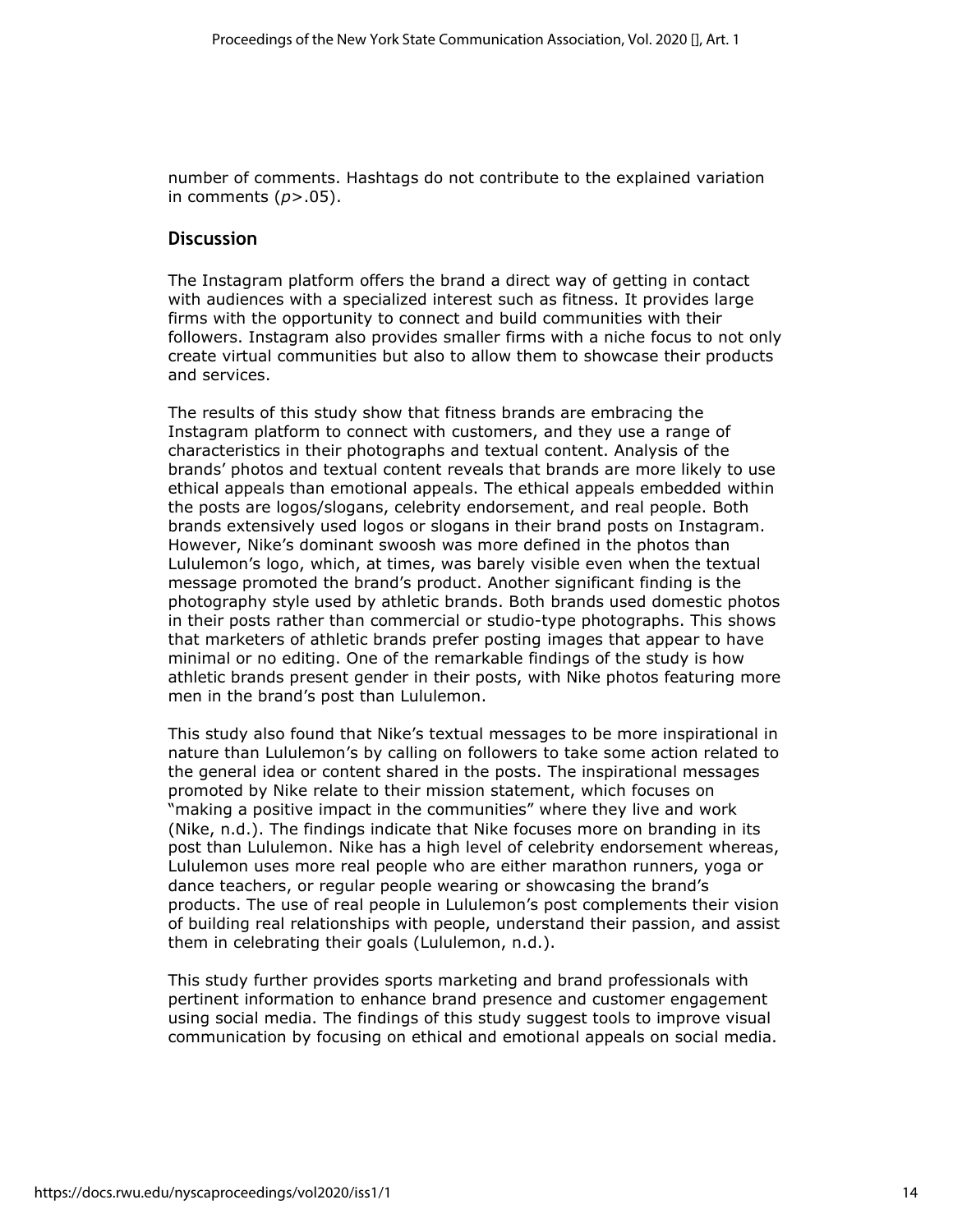Moreover, it provides information that can help brand managers to increase the interactivity of their posts on social media sites such as Instagram and Facebook. However, given this study is limited to two popular fitness brands on Instagram, it would be useful to determine whether these results hold true for other types of brands and on different social media platforms.

# **Future Research**

The analysis of Nike's and Lululemon's Instagram posts provides interesting results on how the two brands position themselves to followers. To gain deeper insights, however, future research should analyze the comments together with the respective posts and also explore whether the brands' use of photos and textual content evolved over time. Such analysis can lead to a better understanding of the effectiveness of the brands' marketing strategy, including the use of persuasive appeals on customers and the impact of visual characteristics on customer satisfaction and purchase intention. Given this study analyzed only single photo posts, future analysis of videos and multiple photo posts for the presence or absence of the coded characteristics would provide a more comprehensive view of the brand's use of the Instagram platform to connect with customers. Yet another area for future research is an exploration into the dominance of men in Nike's photos as compared to Lululemon, which provides an opportunity for scholars to further investigate gender representation in brand posts on social networking sites. Lastly, future research would be beneficial in explaining the relevance of the null effect of hashtags on user engagement.

## **Conclusion**

This study presented an in-depth analysis of brand posts on Instagram by analyzing the photo and the textual message separately as well as each post as a single unit. The codebook developed for this study expands upon the number of coding categories in extant literature that can be used to explore brand marketing strategies on Instagram and other social networking sites. With its visual appeal, Instagram has unique features that enhance the relationship between brands and consumers. By analyzing brand Instagram strategy, researchers can continue to examine both the positive and negative effects of brand posts on users.

#### **References**

Adegbola, O., Gearhart, S., & Skarda-Mitchell, J. (2018). Using Instagram to engage with (potential) consumers: A study of Forbes Most Valuable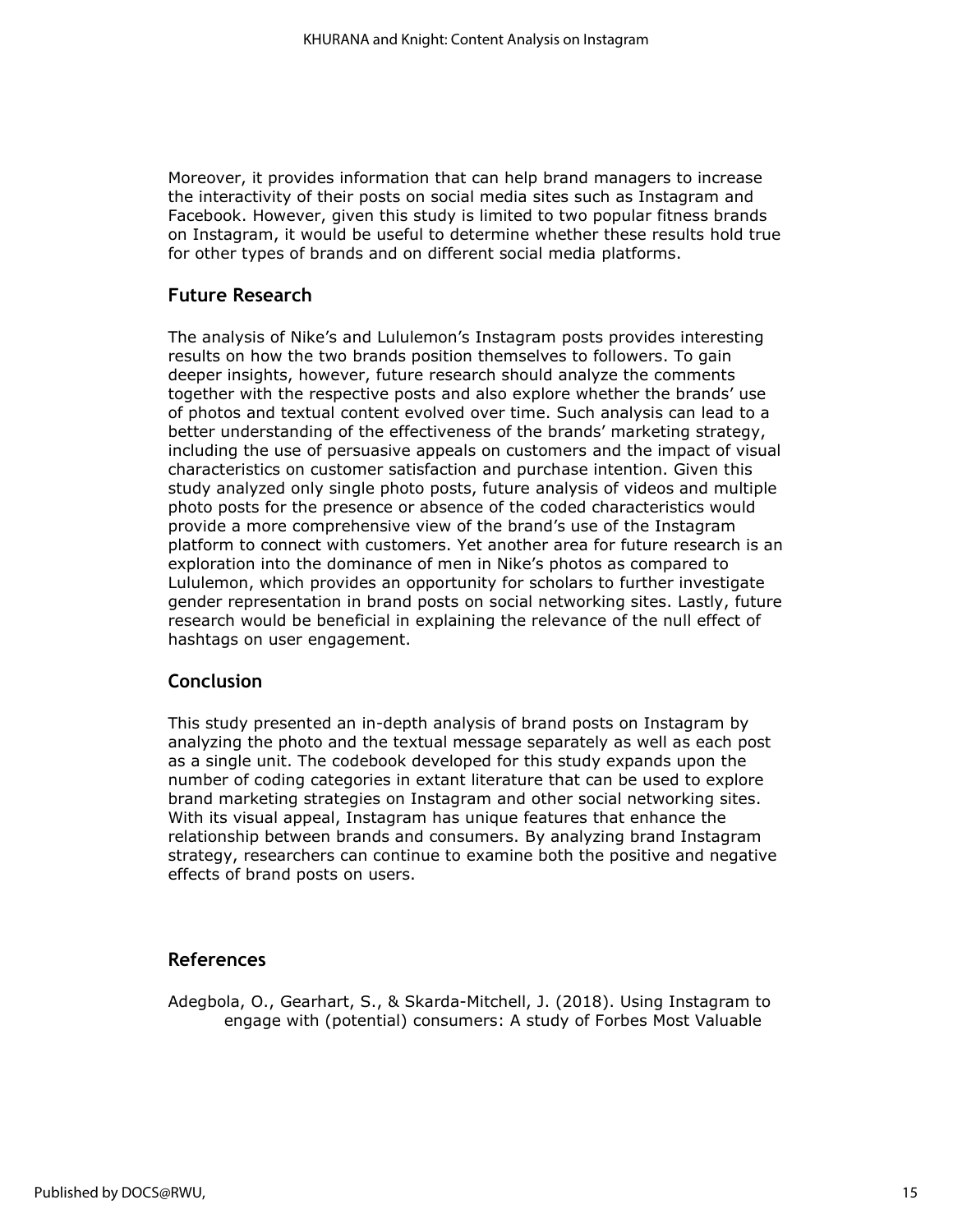Brands' use of Instagram. *The Journal of Social Media in Society, 7*(2), 232-251.

- Anagnostopoulos, C., Parganas, P., Chadwick, S., & Fenton, A. (2018). Branding in pictures: Using Instagram as a brand management tool in professional team sport organisations. *European Sport Management Quarterly*, *18*(4), 413-438.
- Baker, S. A., & Walsh, M. J. (2018). 'Good Morning Fitfam': Top posts, hashtags and gender display on Instagram. *New Media & Society, 20*(12), 4553-4570.
- Chen, H. (2018). College-aged young consumers' perceptions of social media marketing: The story of Instagram. *Journal of Current Issues & Research in Advertising*, *39*(1), 22-36.
- Deighton-Smith, N., & Bell, B. T. (2018). Objectifying fitness: A content and thematic analysis of# fitspiration images on social media. *Psychology of Popular Media Culture*, *7*(4), 467.
- De Vries, L., Gensler, S., & Leeflang, P. S. (2012). Popularity of brand posts on brand fan pages: An investigation of the effects of social media marketing. *Journal of Interactive Marketing*, *26*(2), 83-91.
- García-Pérez, A. (2006). T-Tests with models close to the normal distribution. In N. Balakrishnan, J. M. Sarabia, & E. Castillo (Eds.), *Advances in distribution theory, order statistics, and inference* (pp. 363–379). Birkhäuser Boston. https://doi.org/10.1007/0-8176-4487-3\_23
- Geurin-Eagleman, A. N., & Burch, L. M. (2016). Communicating via photographs: A gendered analysis of Olympic athletes' visual selfpresentation on Instagram. *Sport Management Review, 19*(2), 133- 145.
- Godey, B., Manthiou, A., Pederzoli, D., Rokka, J., Aiello, G., Donvito, R., & Singh, R. (2016). Social media marketing efforts of luxury brands: Influence on brand equity and consumer behavior. *Journal of Business Research*, *69*, 5833-5841.
- Hagen, L. (2016). *Topic modeling for e-petition analysis: Interpreting petitioners' policy priorities*. Thesis (Ph. D.) - The University at Albany. Department of Informatics.
- IBM Corp. (2019). IBM SPSS Statistics for Windows, Version 26.0. Armonk, NY: IBM Corp.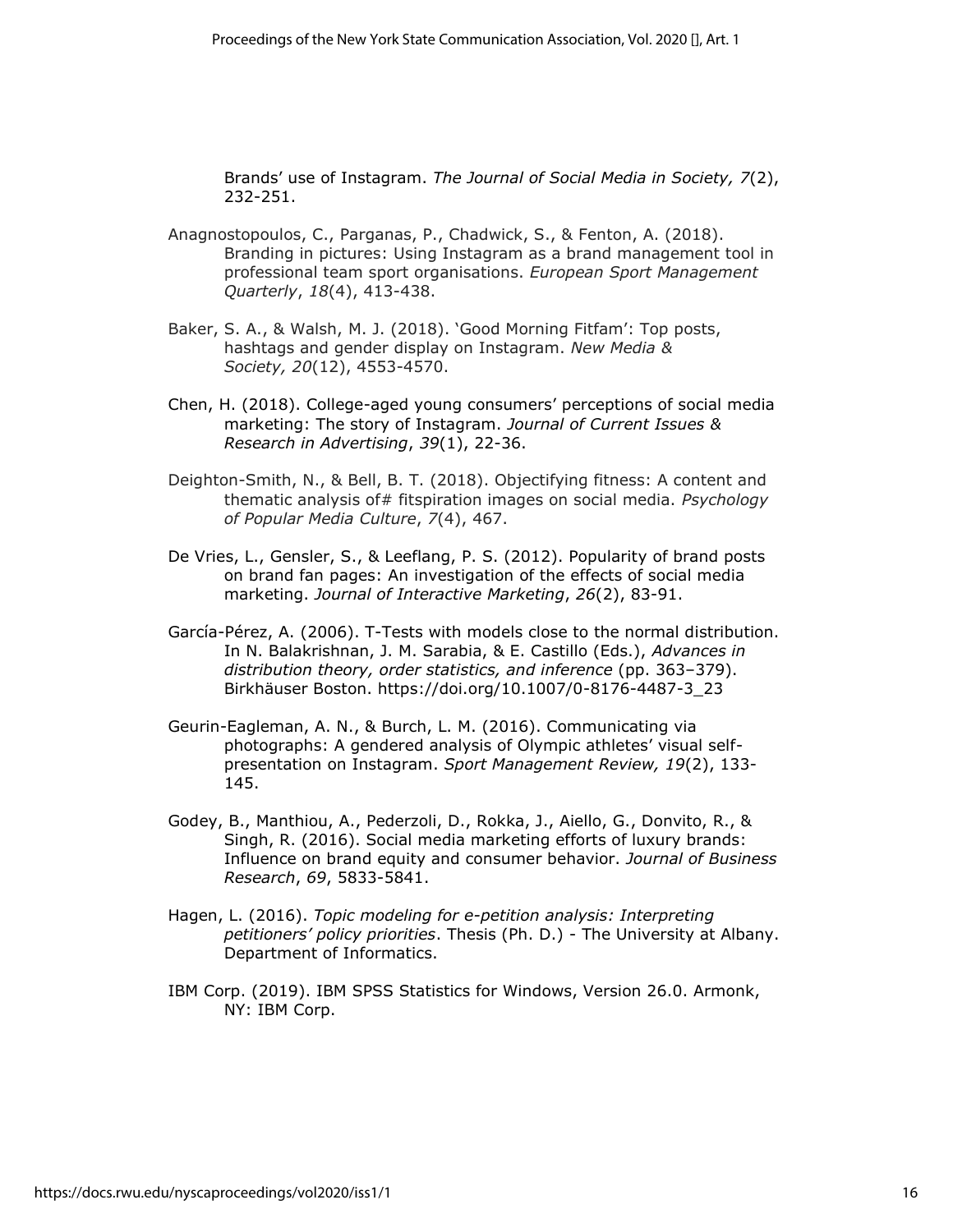- Khanna, P. (2016). A content analysis of emotional and rational appeals in selected products advertising. *IRA-International Journal of Management & Social Sciences*, *4*(3), 568-578
- Kusumasondjaja, S. (2018). The roles of message appeals and orientation on social media brand communication effectiveness: An evidence from Indonesia. *Asia Pacific Journal of Marketing and Logistics*, *30,* 1135- 1158.
- Lee, J. E., Hur, S., & Watkins, B. (2018). Visual communication of luxury fashion brands on social media: effects of visual complexity and brand familiarity. *Journal of Brand Management*, *25*(5), 449-462.
- Liu, J., Li, C., Ji, Y. G., North, M., & Yang, F. (2017). Like it or not: The Fortune 500's Facebook strategies to generate users' electronic wordof-mouth. *Computers in Human Behavior*, *73*, 605-613.
- Luarn, P., Lin, Y. F., & Chiu, Y. P. (2015). Influence of Facebook brand-page posts on online engagement. *Online Information Review*, *39*(4), 505- 519.
- Lululemon. [@lululemon]. (n.d.) *Page Name.* [Instagram Profile] Retrieved April 8, 2020 from<https://www.instagram.com/lululemon/>
- Lululemon. (n.d.). *History*. Retrieved from https://info.lululemon.com/about/our-story/history
- MarketWatch. (2019). *Lululemon athletica inc*. Retrieved from <https://www.marketwatch.com/investing/stock/lulu/profile>
- MarketWatch. (2019). *Nike Inc*. *Cl B*. Retrieved from https://www.marketwatch.com/investing/stock/nke/profile
- Mottl, J. (2015, June 10). Armed with the right strategy, Instagram is valuable marketing weapon. *Retail Customer Experience.* Retrieved from [https://www.retailcustomerexperience.com/articles/armed-with](https://www.retailcustomerexperience.com/articles/armed-with-the-right-strategy-instagram-is-valuable-marketing-weapon/)[the-right-strategy-instagram-is-valuable-marketing-weapon/](https://www.retailcustomerexperience.com/articles/armed-with-the-right-strategy-instagram-is-valuable-marketing-weapon/)
- Nike. [@nike]. (n.d.) *Page Name.* [Instagram Profile] Retrieved April 8, 2020 from<https://www.instagram.com/nike/>
- Nike (n.d.)*. About Nike*. Retrieved from <https://about.nike.com/>
- O' Connor, C. (2014, February 13). Starbucks and Nike are winning Instagram (and your photos are helping). *Forbes.* Retrieved from [https://www.forbes.com/sites/clareoconnor/2014/02/13/starbucks-](https://www.forbes.com/sites/clareoconnor/2014/02/13/starbucks-and-nike-are-winning-instagram-and-your-photos-are-helping/#2ce6b16d4894)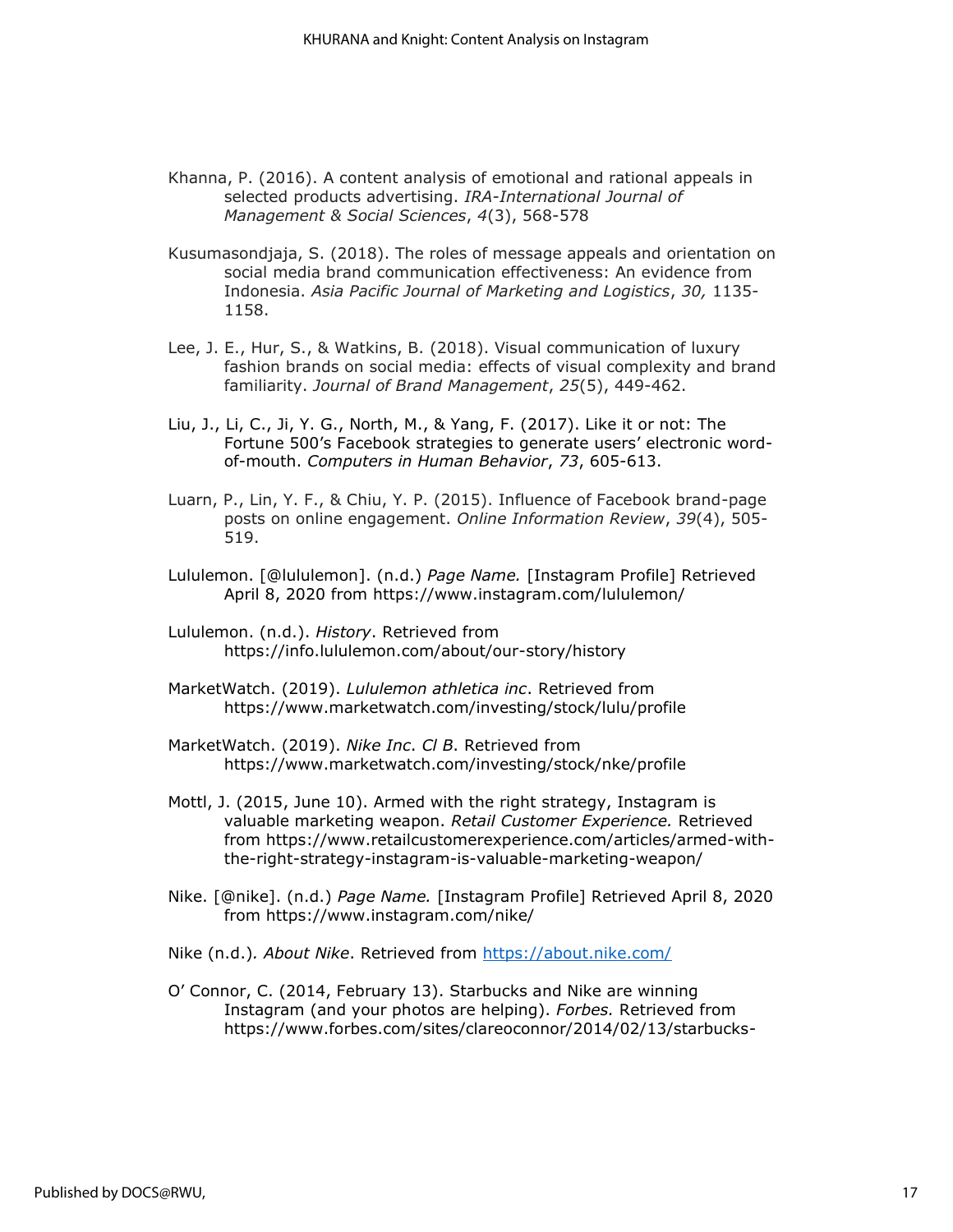[and-nike-are-winning-instagram-and-your-photos-are](https://www.forbes.com/sites/clareoconnor/2014/02/13/starbucks-and-nike-are-winning-instagram-and-your-photos-are-helping/#2ce6b16d4894)[helping/#2ce6b16d4894](https://www.forbes.com/sites/clareoconnor/2014/02/13/starbucks-and-nike-are-winning-instagram-and-your-photos-are-helping/#2ce6b16d4894)

- Paine, K. D. (2011). *Measure what matters: Online tools for understanding customers, social media, engagement, and key relationships.* John D. Wiley.
- Pew Research Center. (2019). *Social media fact sheet.* Retrieved from <https://www.pewinternet.org/fact-sheet/social-media/>
- Pinto, M. B., & Yagnik, A. (2017). Fit for life: A content analysis of fitness tracker brands use of Facebook in social media marketing. *Journal of Brand Management*, *24*(1), 49-67.
- Smith, L. R., & Sanderson, J. (2015). I'm going to Instagram it! An analysis of athlete self-presentation on Instagram. *Journal of Broadcasting & Electronic Media*, *59*(2), 342-358.
- Statista. (2019). *Most popular social networks worldwide as of October 2019, ranked by number of active users (in millions).* Retrieved from [https://www.statista.com/statistics/272014/global-social-networks](https://www.statista.com/statistics/272014/global-social-networks-ranked-by-number-of%20users/)[ranked-by-number-of users/](https://www.statista.com/statistics/272014/global-social-networks-ranked-by-number-of%20users/)
- Sundar, S. S., Kalyanaraman, S., & Brown, J. (2003). Explicating web site interactivity: Impression formation effects in political campaign sites. *Communication Research*, *30*(1), 30-59.
- Tiggemann, M., & Zaccardo, M. (2018). 'Strong is the new skinny': A content analysis of #fitspiration images on Instagram. *Journal of Health Psychology*, *23*, 1003-1011.
- Worldwide, D. E. I. (2008). The impact of social media on purchasing behavior. *Engaging Consumers Online.* Retrieved from [https://themarketingguy.files.wordpress.com/2008/12/dei-study](https://themarketingguy.files.wordpress.com/2008/12/dei-study-engaging-consumers-online-summary.pdf)[engaging-consumers-online-summary.pdf](https://themarketingguy.files.wordpress.com/2008/12/dei-study-engaging-consumers-online-summary.pdf)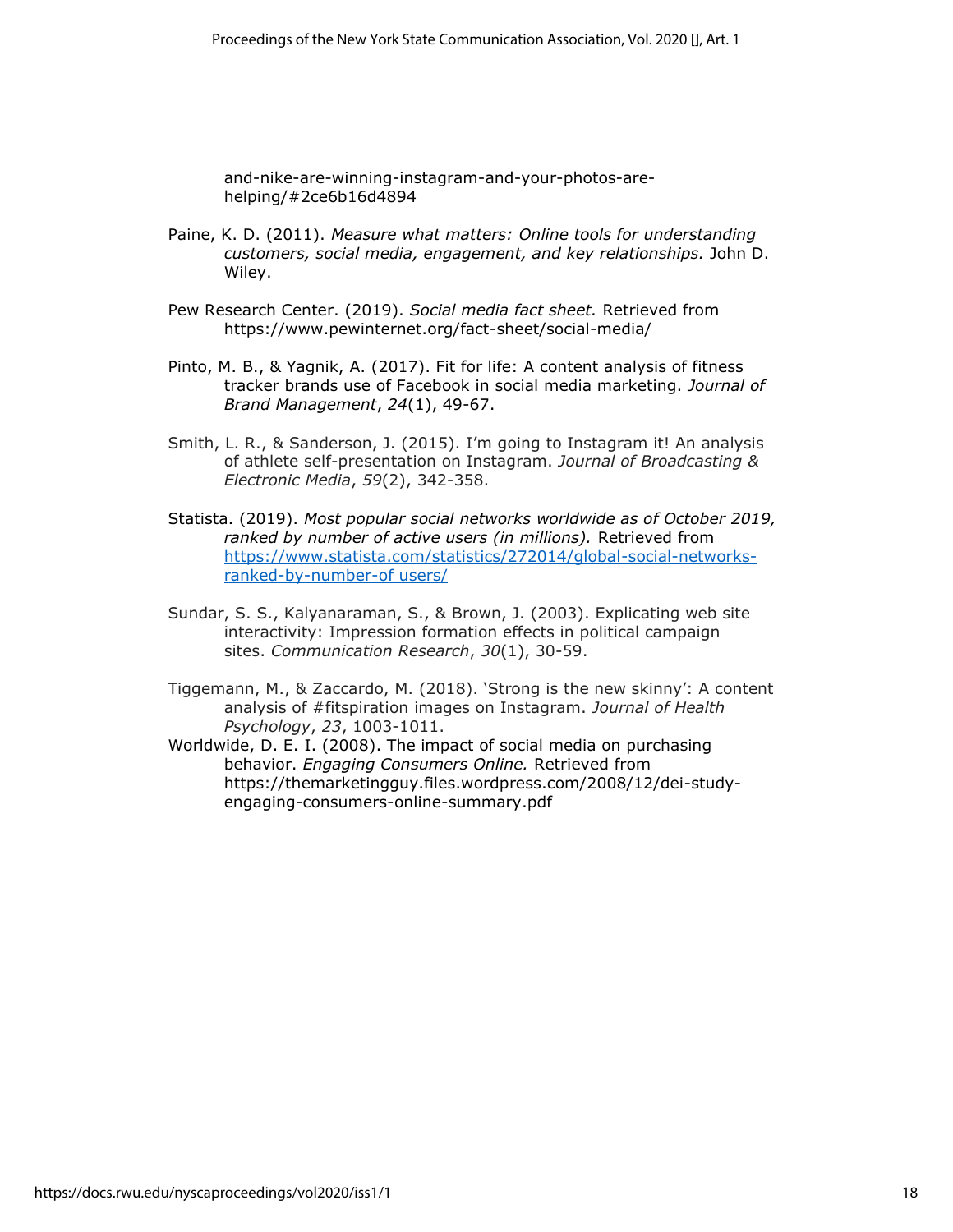# Table 8 *Codebook*

|                        | Sub-                                    |                              |                                                                                                                                                                                             |
|------------------------|-----------------------------------------|------------------------------|---------------------------------------------------------------------------------------------------------------------------------------------------------------------------------------------|
| Category               | category                                | Variable                     | Description                                                                                                                                                                                 |
| Appeals                |                                         | <b>Happiness</b>             | Post (visual and text) conveys a<br>sense of happiness                                                                                                                                      |
|                        |                                         | Sadness                      | Post (visual and text) conveys a<br>sense of sadness                                                                                                                                        |
|                        | Emotional                               | Fear                         | Post (visual and text) conveys a<br>sense of fear or threat of loss                                                                                                                         |
|                        |                                         | Motivation                   | Post (visual and text) encourages<br>to take action<br>Post (visual and text) indicating<br>perseverance or a daring act to                                                                 |
|                        |                                         | Courage                      | achieve a goal/dream                                                                                                                                                                        |
|                        | Rational<br>Appeal<br>Ethical<br>Appeal | Performan<br>ce              | Post (visual and text) provides<br>information or depicts use of the<br>product for fitness activity<br>Textual Post provides information                                                   |
|                        |                                         | Durability                   | or depicts the longevity of<br>product                                                                                                                                                      |
|                        |                                         | Quality                      | Textual Post provides information<br>about superior quality of product                                                                                                                      |
|                        |                                         | Price                        | Textual Post provides information<br>about price of product                                                                                                                                 |
|                        |                                         | Logo/Sloga<br>n              | Post (visual and text) features<br>brand logo/slogan                                                                                                                                        |
|                        |                                         | Celebrity<br>Endorseme<br>nt | Post (visual and text) features<br>athletes or actors                                                                                                                                       |
|                        |                                         | Real<br>People               | Post (visual and text) features<br>people who are not athletes                                                                                                                              |
|                        |                                         | <b>Task</b>                  | Information in the textual<br>message related to selling or<br>promoting a product or a cause<br>General statements, ideas or                                                               |
| Message<br>Orientation | Message<br>Orientation                  | Non-Task                     | quotes in the textual message<br>that are unrelated to promoting a<br>product or a cause<br>Textual post focusing on only<br>fitness. Motivates someone to<br>sustain or improve health and |
|                        |                                         | Fitspiration                 | fitness.                                                                                                                                                                                    |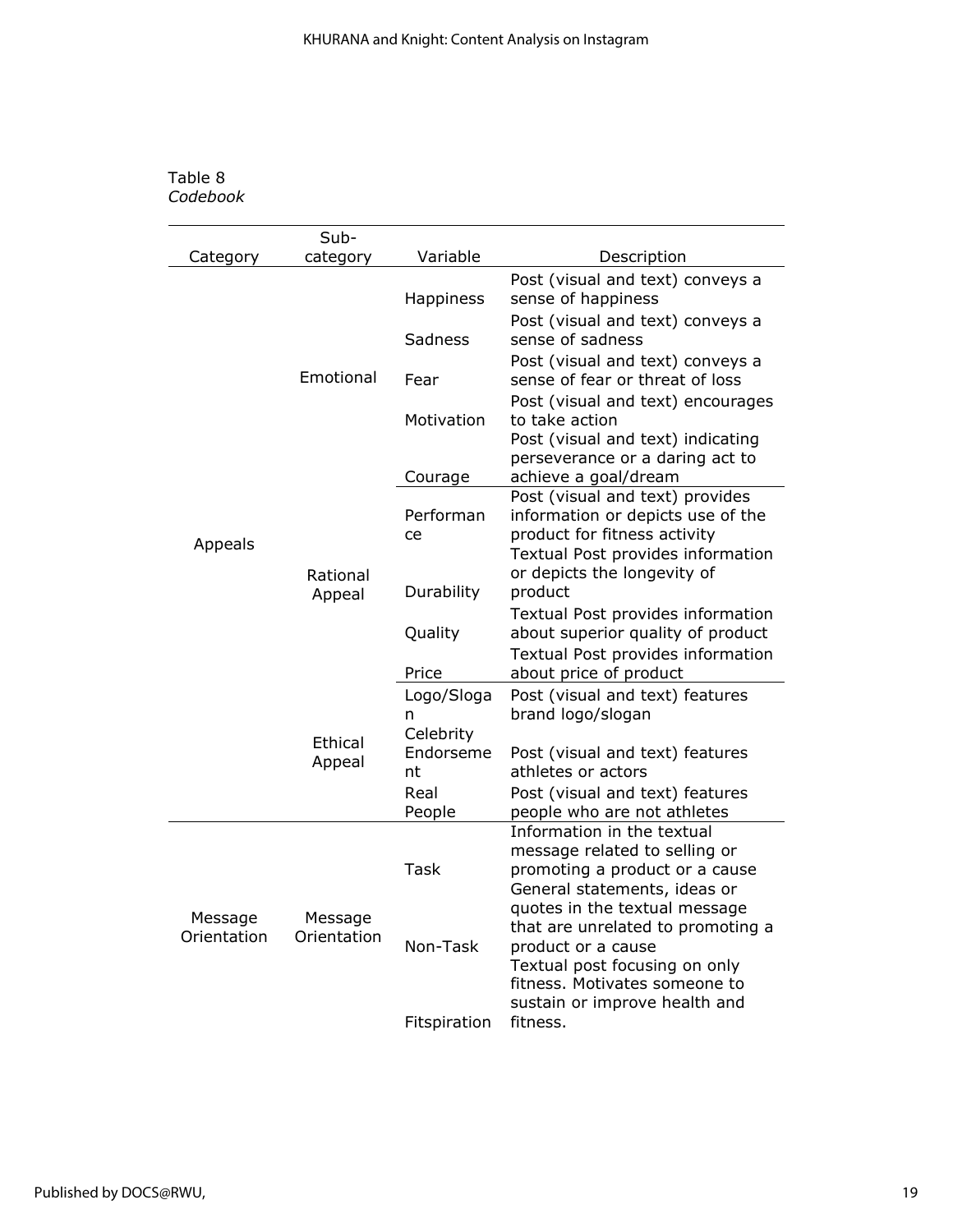|                  |                                 | Inspiration                                                 | Textual Post that are inspirational<br>in nature but are not fitness<br>related                                                                                                                                                                                                                                                             |  |  |
|------------------|---------------------------------|-------------------------------------------------------------|---------------------------------------------------------------------------------------------------------------------------------------------------------------------------------------------------------------------------------------------------------------------------------------------------------------------------------------------|--|--|
|                  | Action                          | <b>Fitness</b><br>Activity                                  | People engaging in fitness<br>activities                                                                                                                                                                                                                                                                                                    |  |  |
|                  | Type of<br>Shot                 | Domestic<br>Photograp<br>hy<br>Commercia<br>Photograp<br>hy | Photo commonly seen as candid<br>images "with typically low-quality<br>lighting, little editing and no on-<br>image text" typical of social<br>media posts (Adegbola et al.,<br>2018, p. 240)<br>Photo similar to posed images<br>typical of traditional advertising<br>and appear to have post-<br>production editing (Adegbola et<br>al.) |  |  |
| Photo<br>Content | Number of<br>People in<br>Photo | Solo                                                        | Photo features one person                                                                                                                                                                                                                                                                                                                   |  |  |
|                  |                                 | Duo                                                         | Photo features two people<br>Photo featuring three or more<br>people                                                                                                                                                                                                                                                                        |  |  |
|                  |                                 | Group                                                       |                                                                                                                                                                                                                                                                                                                                             |  |  |
|                  |                                 | None                                                        | Photo without people                                                                                                                                                                                                                                                                                                                        |  |  |
|                  | Gender                          | Male<br>Female                                              | Photo includes one or more man<br>Photo includes one or more<br>woman                                                                                                                                                                                                                                                                       |  |  |
|                  |                                 | Unsure                                                      | Unable to identify gender of<br>persons featured in photo                                                                                                                                                                                                                                                                                   |  |  |
|                  | <b>Vividness</b>                | High<br>Velocity                                            | Person/celebrity performing an<br>intense/powerful action                                                                                                                                                                                                                                                                                   |  |  |
|                  | Focus of<br>Photo               | Product                                                     | Photo post where brand product<br>is the focus                                                                                                                                                                                                                                                                                              |  |  |
|                  |                                 | Non-<br>Product                                             | Photo post where brand product<br>is not the focus                                                                                                                                                                                                                                                                                          |  |  |
| Linking          | Engagement                      | Number of<br>Tags                                           | Number of tags in textual<br>message/photo                                                                                                                                                                                                                                                                                                  |  |  |
|                  |                                 | Number of<br>Links                                          | Number of links in textual<br>message/photo                                                                                                                                                                                                                                                                                                 |  |  |
|                  |                                 | Number<br>Hashtags                                          | Number of hashtags in textual<br>message/photo                                                                                                                                                                                                                                                                                              |  |  |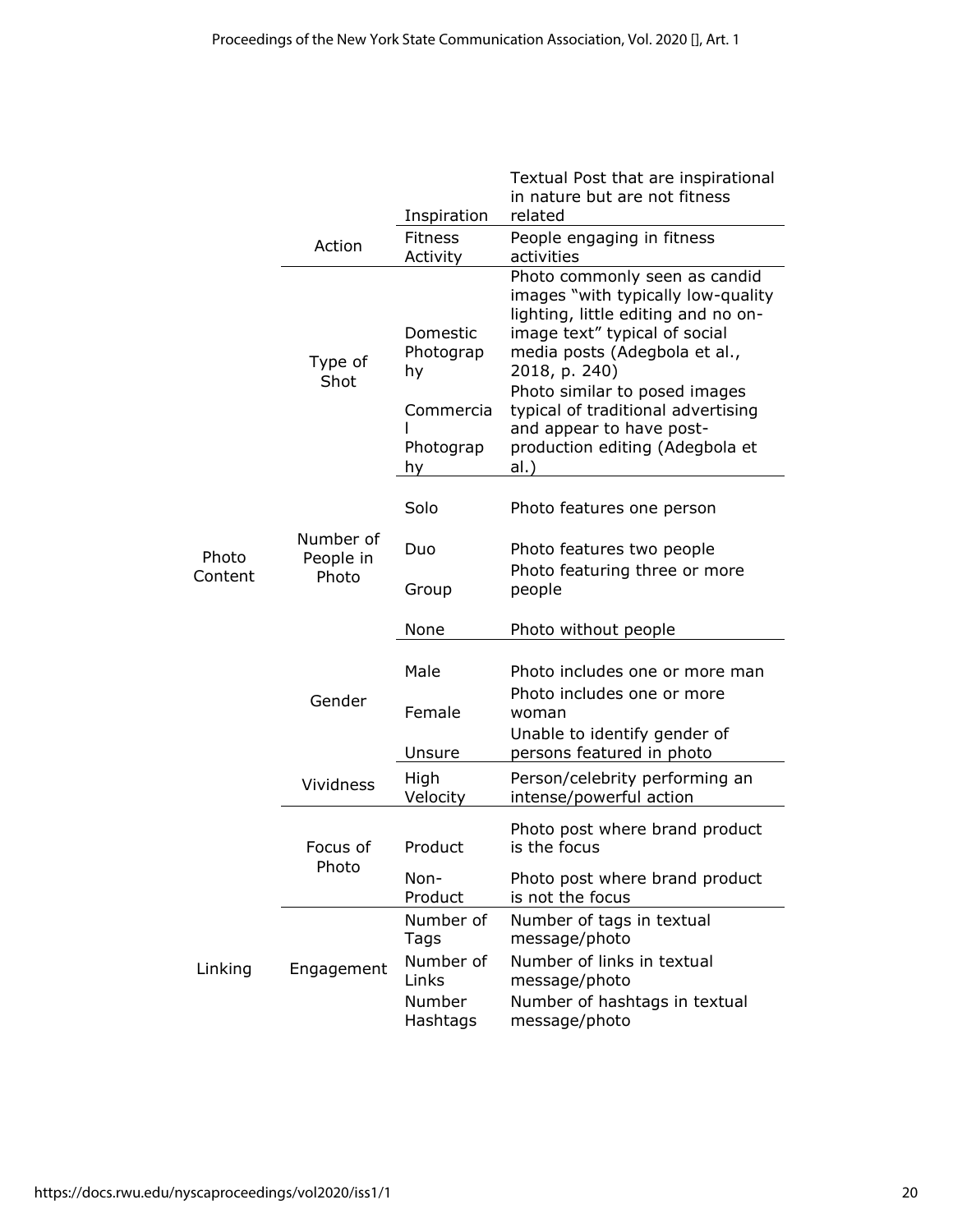| Popularity | Comments each post | Number of Total number of comments for           |  |  |
|------------|--------------------|--------------------------------------------------|--|--|
|            | Likes              | Number of Total number of likes for each<br>post |  |  |

*Note*. All variables were codes as  $0 =$  not present, and  $1 =$  present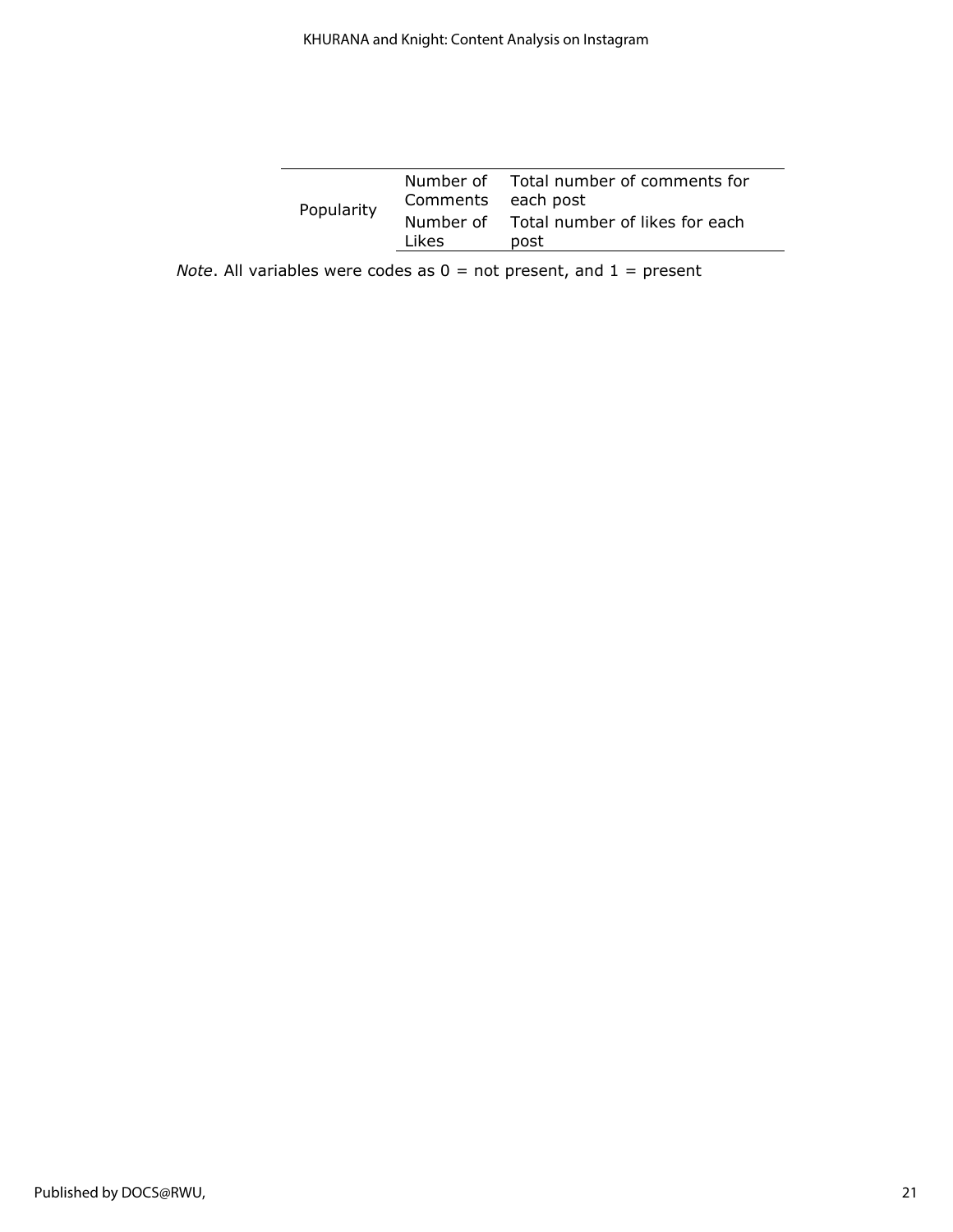|             |                | Krippendorff's | Gwet's       | Conger's | Percent      |
|-------------|----------------|----------------|--------------|----------|--------------|
| Category    | Variable       | Alpha          | AC1          | Kappa    | Agreement    |
| Emotional   |                |                |              |          |              |
| Appeal      | Happiness      | 0.75           | 0.80         | 0.75     | 0.89         |
|             | Fear           | $NA**$         | $\mathbf{1}$ | $NaN*$   | $\mathbf{1}$ |
|             | <b>Sadness</b> | 0.49           | 0.98         | 0.49     | 0.98         |
|             | Motivation     | 0.55           | 0.61         | 0.56     | 0.79         |
|             | Courage        | 0.65           | 0.96         | 0.65     | 0.96         |
| Rational    |                |                |              |          |              |
| Appeal      | Performance    | 0.64           | 0.71         | 0.64     | 0.84         |
|             | Durability     | 0.80           | 0.95         | 0.80     | 0.96         |
|             | Quality        | $-0.02$        | 0.95         | 0.00     | 0.95         |
|             | Price          | $NA**$         | $\mathbf{1}$ | $NaN*$   | $\mathbf{1}$ |
| Ethical     |                |                |              |          |              |
| Appeal      | Logo/slogan    | 0.76           | 0.86         | 0.76     | 0.91         |
|             | Celebrity      |                |              |          |              |
|             | Endorsement    | 0.88           | 0.88         | 0.88     | 0.94         |
|             | Real People    | 0.90           | 0.90         | 0.90     | 0.95         |
|             |                |                |              |          |              |
| Message     |                |                |              |          |              |
| Orientation | <b>Task</b>    | 0.86           | 0.92         | 0.86     | 0.95         |
|             | Non-task       | 0.86           | 0.92         | 0.86     | 0.95         |
|             | Fitspiration   | 0.50           | 0.69         | 0.51     | 0.81         |
|             | Inspiration    | 0.64           | 0.64         | 0.65     | 0.82         |
|             | <b>Fitness</b> |                |              |          |              |
| Action      | Activity       | 0.66           | 0.66         | 0.67     | 0.83         |
| Type of     | Domestic       |                |              |          |              |
| Shot        | Photography    | 0.65           | 0.71         | 0.64     | 0.84         |
|             |                |                |              |          |              |
|             | Commercial     |                |              |          |              |
|             | Photography    | 0.76           | 0.83         | 0.76     | 0.90         |
|             | Product        | 0.66           | 0.76         | 0.66     | 0.86         |
|             | Non-Product    | 0.64           | 0.74         | 0.65     | 0.85         |
| Number of   |                |                |              |          |              |
| People      | Solo           | 0.94           | 0.94         | 0.94     | 0.97         |
|             | Duo            | 0.86           | 0.98         | 0.86     | 0.98         |
|             | Group          | 0.91           | 0.93         | 0.91     | 0.96         |
|             | None           | 0.49           | 0.98         | 0.49     | 0.98         |
| Gender      | Male           | 0.90           | 0.90         | 0.90     | 0.95         |
|             | Female         | 0.92           | 0.93         | 0.91     | 0.96         |
|             | Unsure         | 0.42           | 0.89         | 0.43     | 0.91         |
| Vividness   | High Velocity  | 0.47           | 0.93         | 0.48     | 0.94         |

# Table 9 *Inter-coder Reliability Scores*